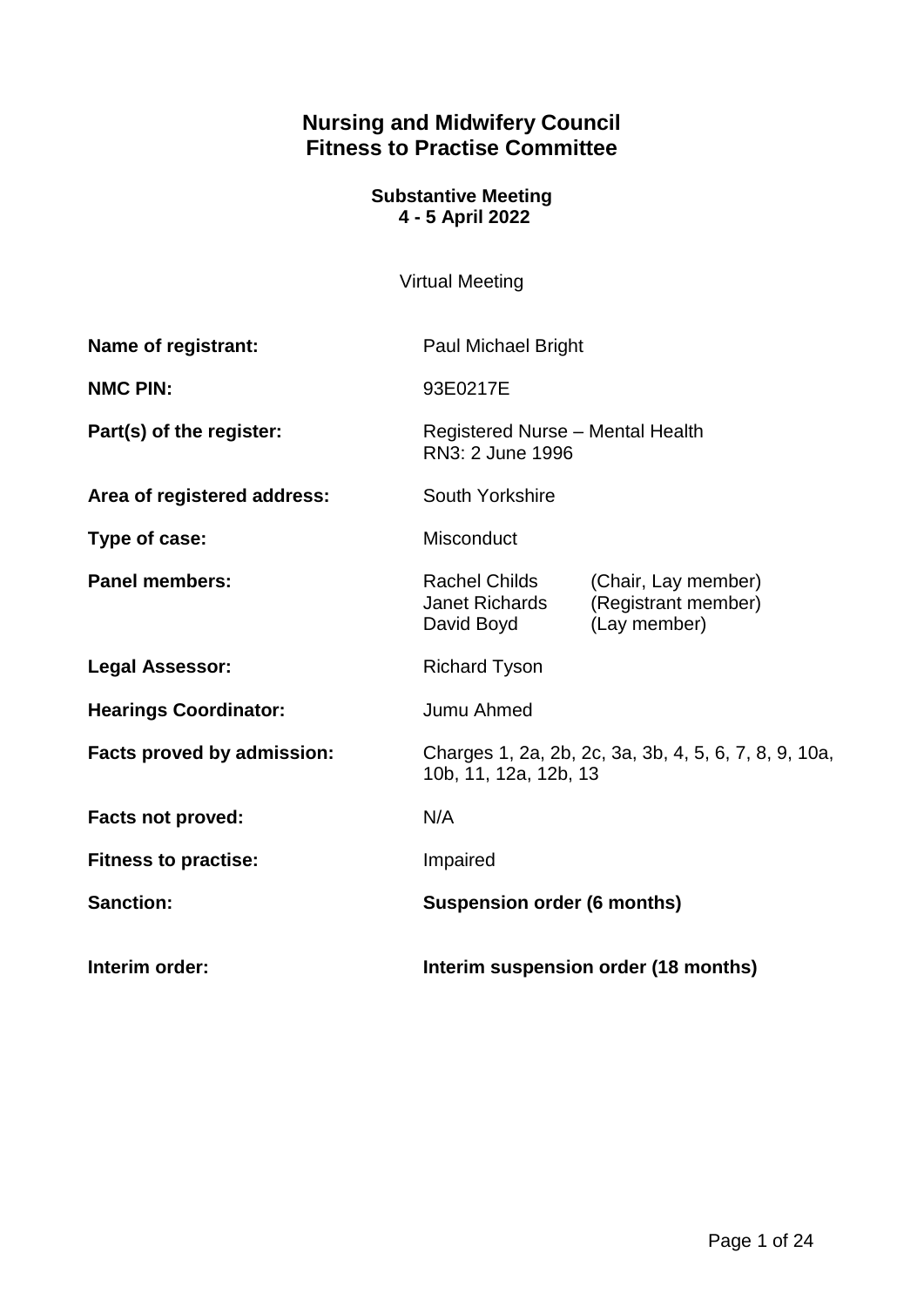# **Decision and reasons on service of Notice of Meeting**

The panel was informed at the start of this meeting that Mr Bright was not in attendance and that the Notice of Meeting had been sent to Mr Bright's registered email address on 6 January 2022.

Further, the panel noted that the Notice of Meeting was also sent to Mr Bright's representative at the Royal College of Nursing (RCN) on 6 January 2022.

The panel accepted the advice of the legal assessor.

The panel took into account that the Notice of Meeting provided details of the allegation, the time, dates and venue of the meeting.

In the light of all of the information available, the panel was satisfied that Mr Bright has been served with notice of this meeting in accordance with the requirements of Rules 11A and 34 of the 'Nursing and Midwifery Council (Fitness to Practise) Rules 2004', as amended (the Rules).

### **Decision and reasons for amending the charges**

The panel, of its own volition, was of the view that amending charges 6, 7, 11 and 13 would provide clarity and more accurately reflect the evidence.

The panel accepted the advice of the legal assessor and had regard to Rule 28 of the Rules.

The NMC had notified the RCN of the proposed amendments and they had no objections to them.

The panel was of the view that such amendments were in the interests of justice. The panel was satisfied that there would be no prejudice to Mr Bright and no injustice would be caused to either party by the proposed amendments being made. It was therefore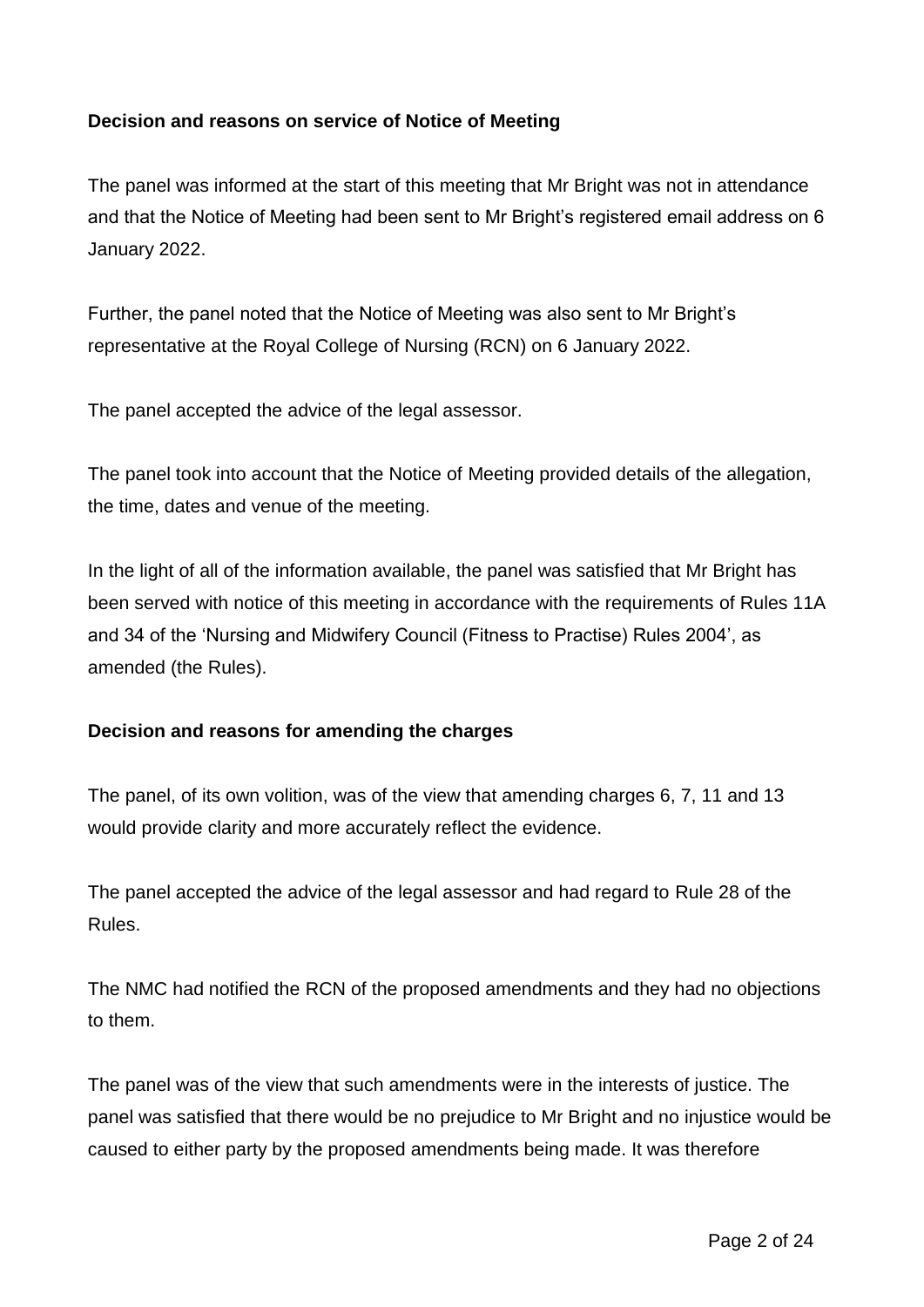appropriate to allow the amendments to ensure clarity and accuracy as the amendments were minor and largely typographical.

### **Original Charges**

That you, a registered nurse, whilst working as a staff nurse for Linwood House:

- 6. On 27 February 2020, failed to review an unknown patient in a timely manner, having administered choldiazepoxide to them;
- 7. On 6 March 2020, recorded that you had administered two chlordiazepoxide 10mg tablets, when you had only administer one such tablet;
- 11.On 25 May 2020, failed to assess an unknown patient for alcohol dependency despite identifying that said patient had alcohol dependency and had previously suffered from seizures as a result;
- 13.Your conduct at charge 12.b. was dishonest in that you knew you had not carried out a sufficient review of the patient, but intended for anyone reading you reflective practice piece to believe that you had;

# **Proposed Charge**

That you, a registered nurse, whilst working as a staff nurse for Linwood House:

- 6. On 27 February 2020, failed to review an unknown patient in a timely manner, having administered choldiazepoxide **chlordiazepoxide** to them;
- 7. On 6 March 2020, recorded that you had administered two chlordiazepoxide 10mg tablets, when you had only administer **administered** one such tablet;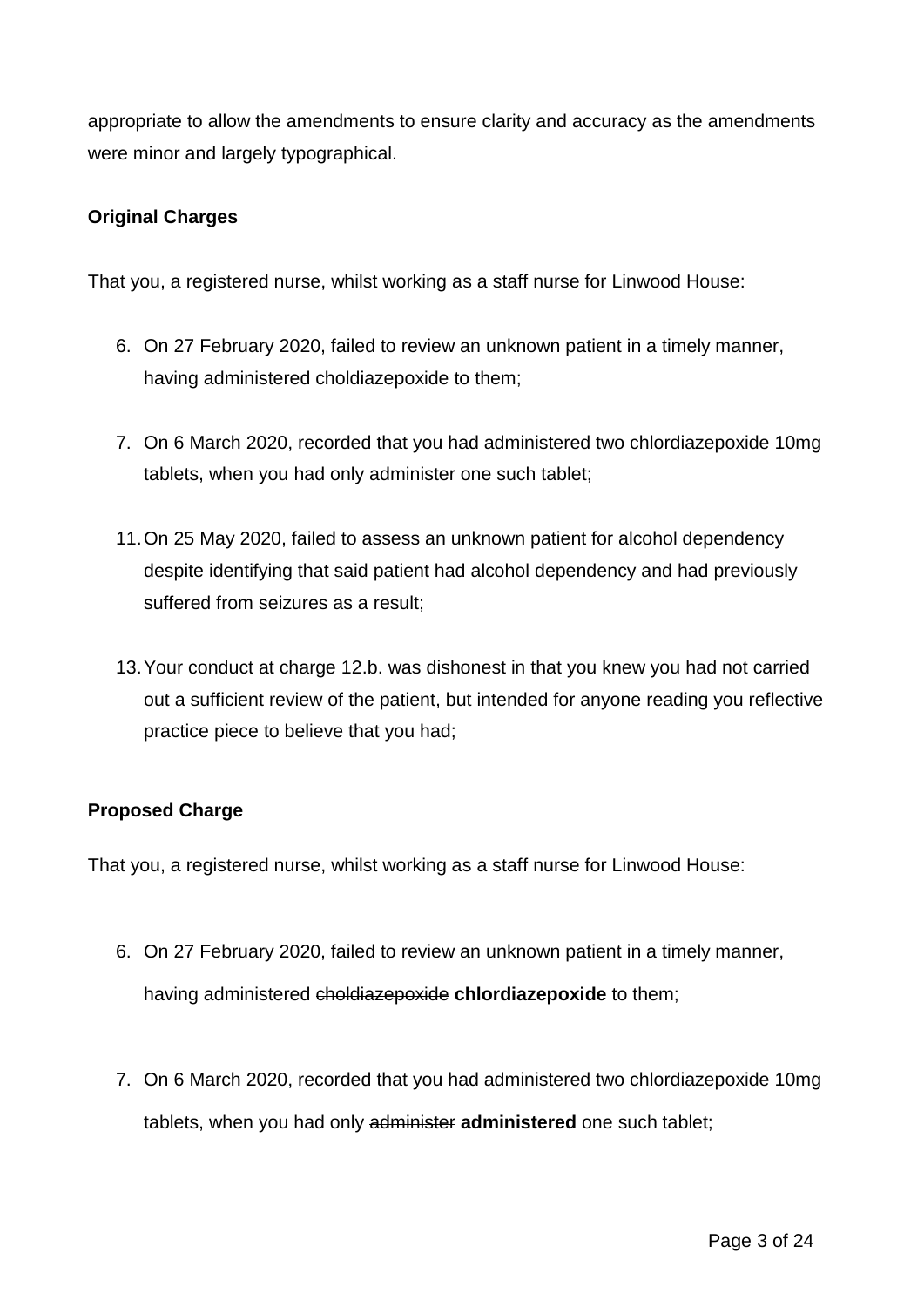11. On 25 May 2020, failed to assess an unknown patient for alcohol dependency **withdrawal** despite identifying that said patient had alcohol dependency and had previously suffered from seizures as a result;

12. …

13.Your conduct at charge 12.b. was dishonest in that you knew you had not carried out a sufficient review of the patient, but intended for anyone reading you your reflective practice piece to believe that you had;

# **Details of charge (as amended)**

That you, a registered nurse, whilst working as a staff nurse for Linwood House:

- 1. On 24 June 2018, failed to record assessments for suicide attempts and drug allergies in Patient A's notes;
- 2. On 28 June 2018;
	- a. Failed to observe Patient B hide their medication instead of taking it;
	- b. Failed to support Colleague A (LW) when they confronted Patient B about hiding said medication;
	- c. Administered 1g of Colchicine to Patient C, when the prescription was for 500mg;
- 3. On 29 June 2018;
	- a. Allowed Colleague B (LT), a member of administrative staff, to drive Patient D to A&E when said patient showed signs of having suffered a stroke;
	- b. Failed to provide Colleague B with any medical or identifying documents for Patient D: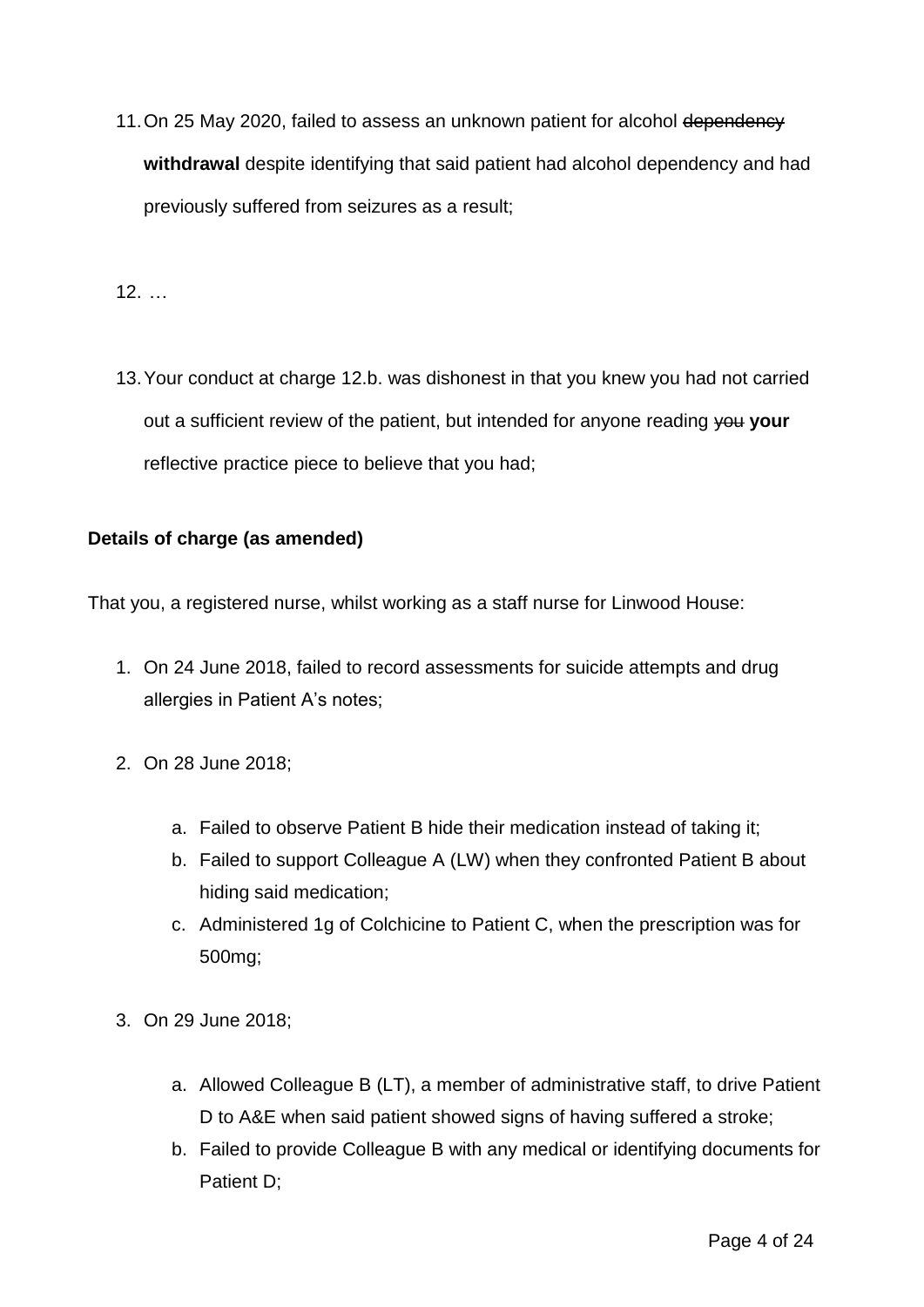And, whilst working as a custody nurse for CRG Forensic Medical Services;

- 4. On 2 December 2019, failed to refer an unknown head injury patient to hospital;
- 5. On 27 January 2020, failed to document your administration of 10mg of Diazepam to an unknown patient with a withdrawal score of 12;
- 6. On 27 February 2020, failed to review an unknown patient in a timely manner, having administered chlordiazepoxide to them;
- 7. On 6 March 2020, recorded that you had administered two chlordiazepoxide 10mg tablets, when you had only administered one such tablet;
- 8. On 22 April 2020, failed to refer an unknown patient to hospital after identifying Covid-19 concerns;
- 9. On 8 May 2020, failed to review an unknown patient in a timely manner after administering medication to them for alcohol withdrawal;

10.On 9 May 2020;

- a. Failed to escalate treatment and/or arrange for the monitoring of an unknown patient with a suspected head injury;
- b. Failed to properly assess an unknown patient with diabetes who had suffered a seizure in custody;
- 11.On 25 May 2020, failed to assess an unknown patient for alcohol withdrawal despite identifying that said patient had alcohol dependency and had previously suffered from seizures as a result;
- 12.On 2 June 2020;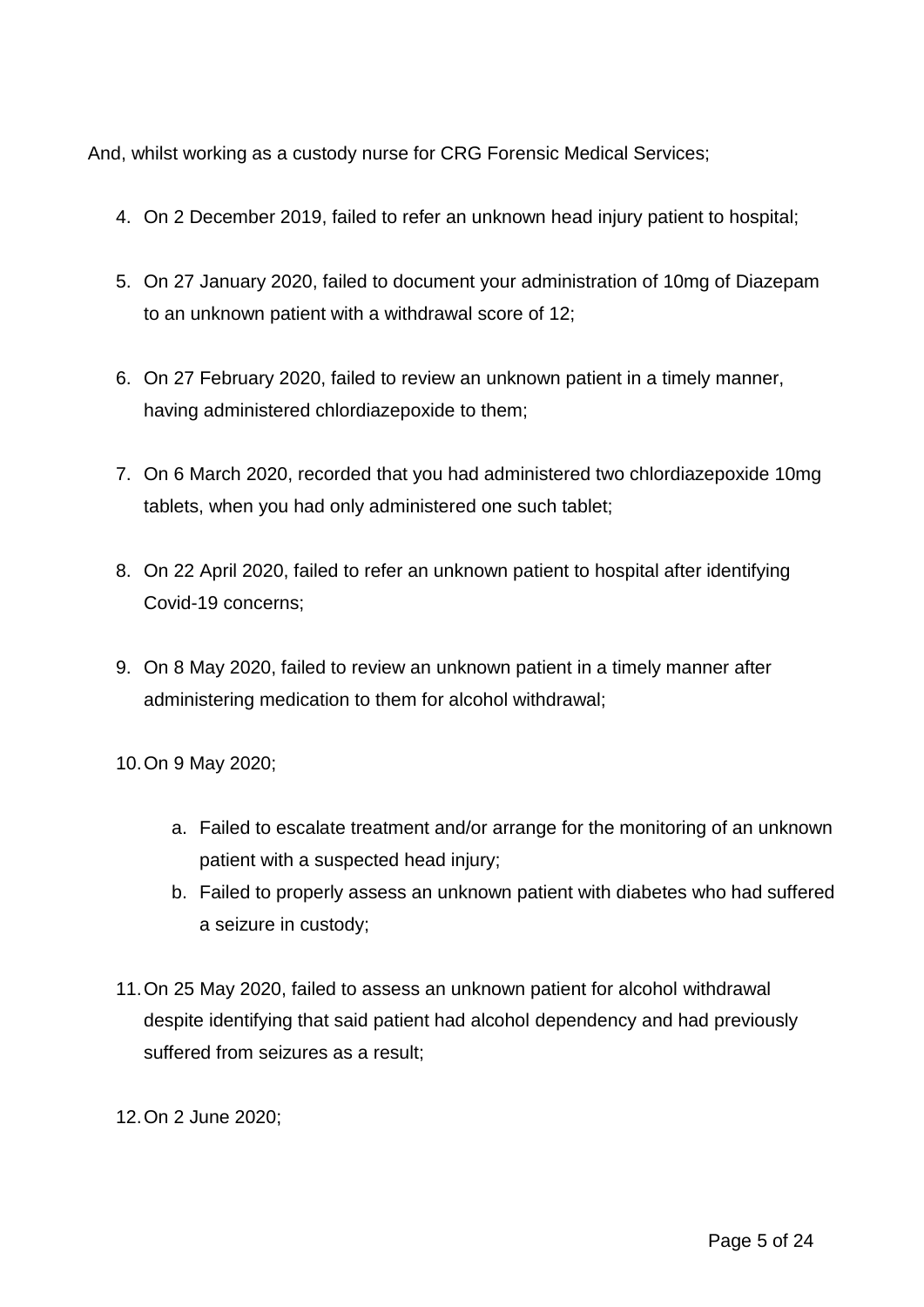- a. Failed to carry out a 60-minute review on an unknown patient suffering from alcohol withdrawal;
- b. Recorded in your reflective practice piece that you carried out a 60-minute review when you had not conducted a review on said patient;
- 13.Your conduct at charge 12.b. was dishonest in that you knew you had not carried out a sufficient review of the patient, but intended for anyone reading your reflective practice piece to believe that you had;

And, in light of the above, your fitness to practise is impaired by reason of your misconduct.

# **Background**

Mr Bright was referred to the NMC on 26 October 2018 from Care Plus Group (the Group) in relation to a number of alleged failings in June 2018 in the areas of medication administration, care planning, risk assessment and record keeping. Mr Bright was working as a staff nurse for Linwood House (the House).

Mr Bright was first entered onto the NMC's register in July 1993 and became employed by the Group, as an existing member of staff at the House, when the Group took over the management of the House in April 2016. The House is a drug and alcohol rehabilitation centre.

On 24 June 2018, Mr Bright admitted Patient A to the House. He identified four different risk factors on their pre-admission assessment such as certain allergies and a previous suicide attempt. However, Mr Bright had failed to fully record these in Patient A's care plan.

It was further alleged by the Group that:

 On 28 June 2018, Mr Bright failed to follow local medication administration policy by not observing Patient B take their medication. The patient failed to take their medication and put it in their pocket, which over time, could lead to a serious health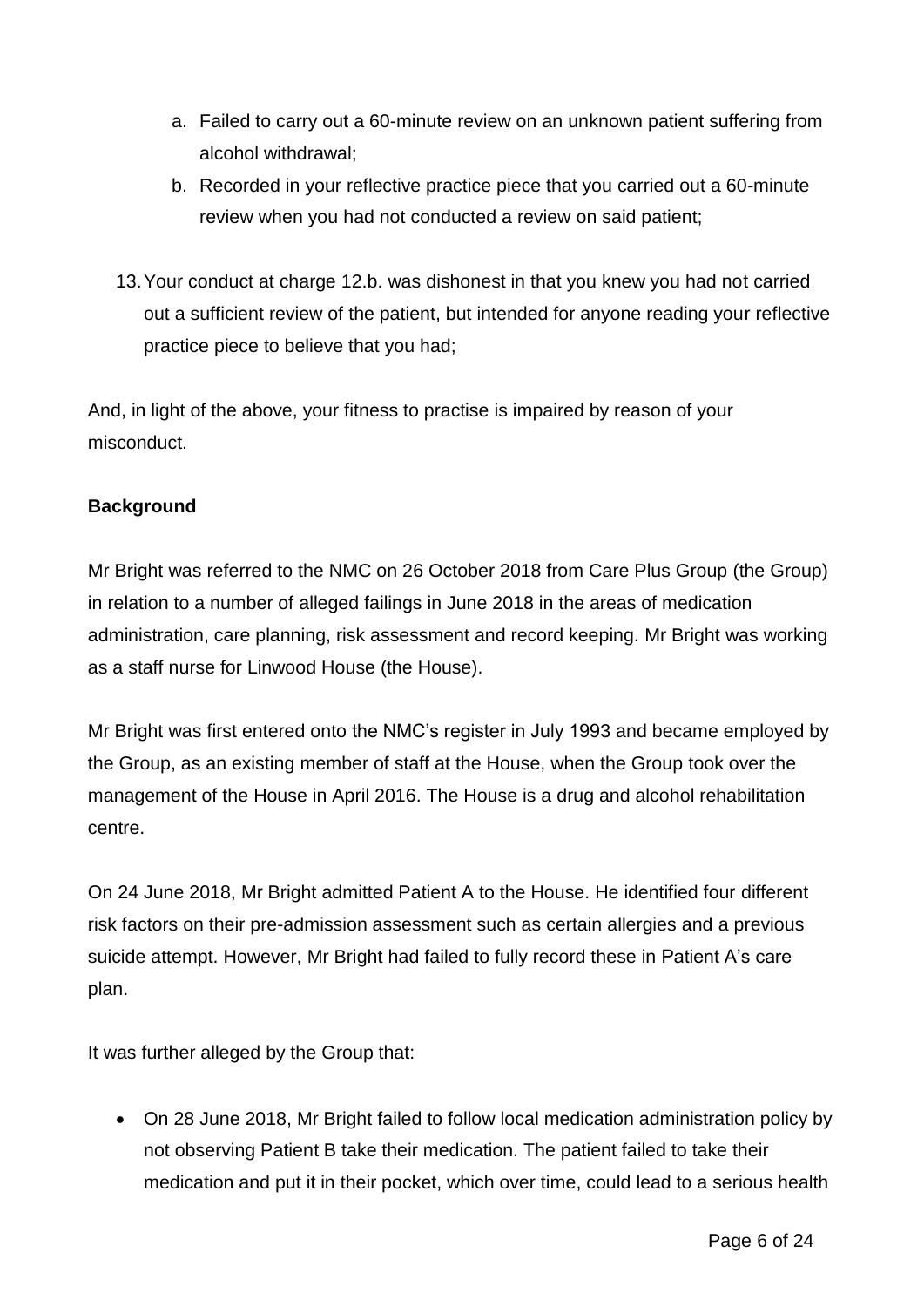risk. Mr Bright also failed to support a junior colleague when they challenged Patient B over the pocketing of their medication.

- Also on 28 June 2018, Mr Bright administered a dose of medication to Patient C which was double the prescribed dose. Patient C was meant to receive 500mg of Colchicine, however, 1g of Colchicine was administered.
- On 29 June 2018, Patient D was displaying signs of having a stroke. Mr Bright instructed a non-medically trained administrator to take Patient D to hospital in their own personal vehicle. This placed both the colleague and the patient at risk of harm. Mr Bright should have called an ambulance.

On 4 September 2018, a local disciplinary hearing was held, and Mr Bright was summarily dismissed.

Mr Bright commenced employment with CRG Forensic Medical Services ('CRG') on 5 November 2018 where he was working as a custody nurse at Lincoln Police Station in the Custody Suite ('the Suite').

The NMC received information from the CRG outlining concerns about Mr Bright's knowledge and skills in basic, fundamental areas of nursing practice including poor medication administration, record keeping, failing to carry out checks on patients and failing to identify or act on risks to patients. In light of these allegations a further risk assessment was carried out by the NMC on 16 June 2020.

It was alleged by CRG that:

- On 2 December 2019, Mr Bright failed to escalate a patient who had a severe head injury.
- On 27 January 2020, Mr Bright administered a patient 10g of diazepam against protocol and failed to document this properly.
- On 27 February 2020, Mr Bright failed to review a patient within the appropriate 60-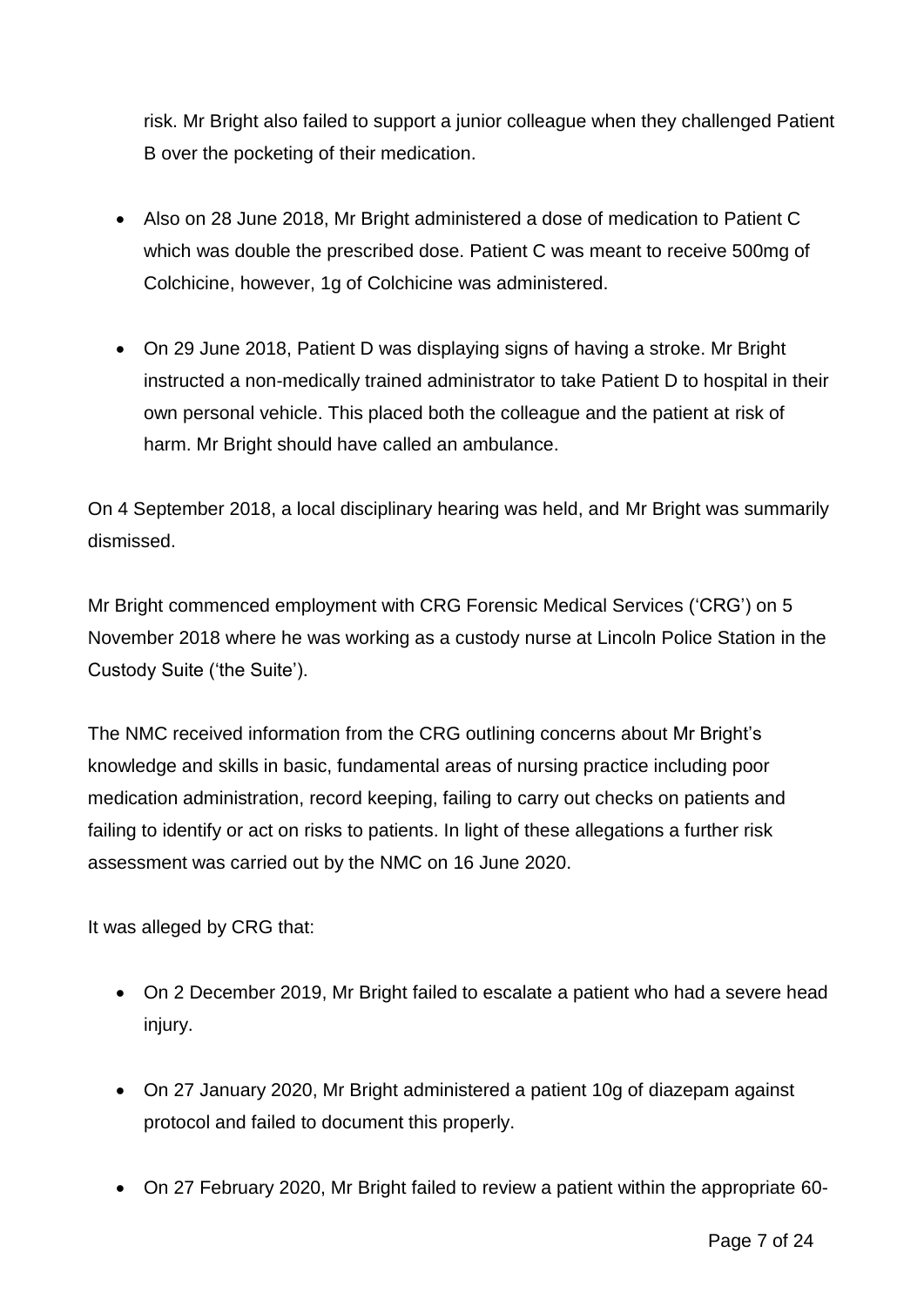minute timeframe after administering their medication for alcohol withdrawal. He further failed to book their further reviews for later that evening.

On 28 February 2020 a decision was made by CRG that Mr Bright required a personal improvement plan ('PIP') to help address the areas of concern within his practice. This PIP was given to Mr Bright on 3 March 2020 for a period of 12 weeks. However, during these 12 weeks, a number of further concerns were raised.

- On 6 March 2020, Mr Bright recorded that he had administered two chlordiazepoxide 10mg tablets when he had only given one.
- On 22 April 2020, a patient was displaying symptoms of Covid-19 and Mr Bright failed to complete an assessment of them. This patient should have been assessed and transferred to hospital for the appropriate care.
- On 8 May 2020, Mr Bright failed to review a patient within the appropriate 60-minute timeframe and allowed them to sleep which was against policy and put the patient at risk of harm, as their withdrawal symptoms could be going undetected.
- On 9 May 2020, Mr Bright failed to escalate a serious head injury on a patient and failed to assess a diabetic patient who suffered a seizure in custody.

On 14 May 2020, due to the continuing concerns, the PIP was extended for a further two weeks.

 On 25 May 2020, Mr Bright again failed to assess a patient within the appropriate 60-minute timeframe following administration of their withdrawal medication.

On 2 June 2020, having again failed to carry out a 60-minute review with a patient suffering from alcohol withdrawal, Mr Bright was asked to submit a reflective piece as part of his PIP. This reflective piece contained facts which were not correct as it suggested that he had followed the correct procedure for a patient when contemporaneous patients note confirmed that he had not.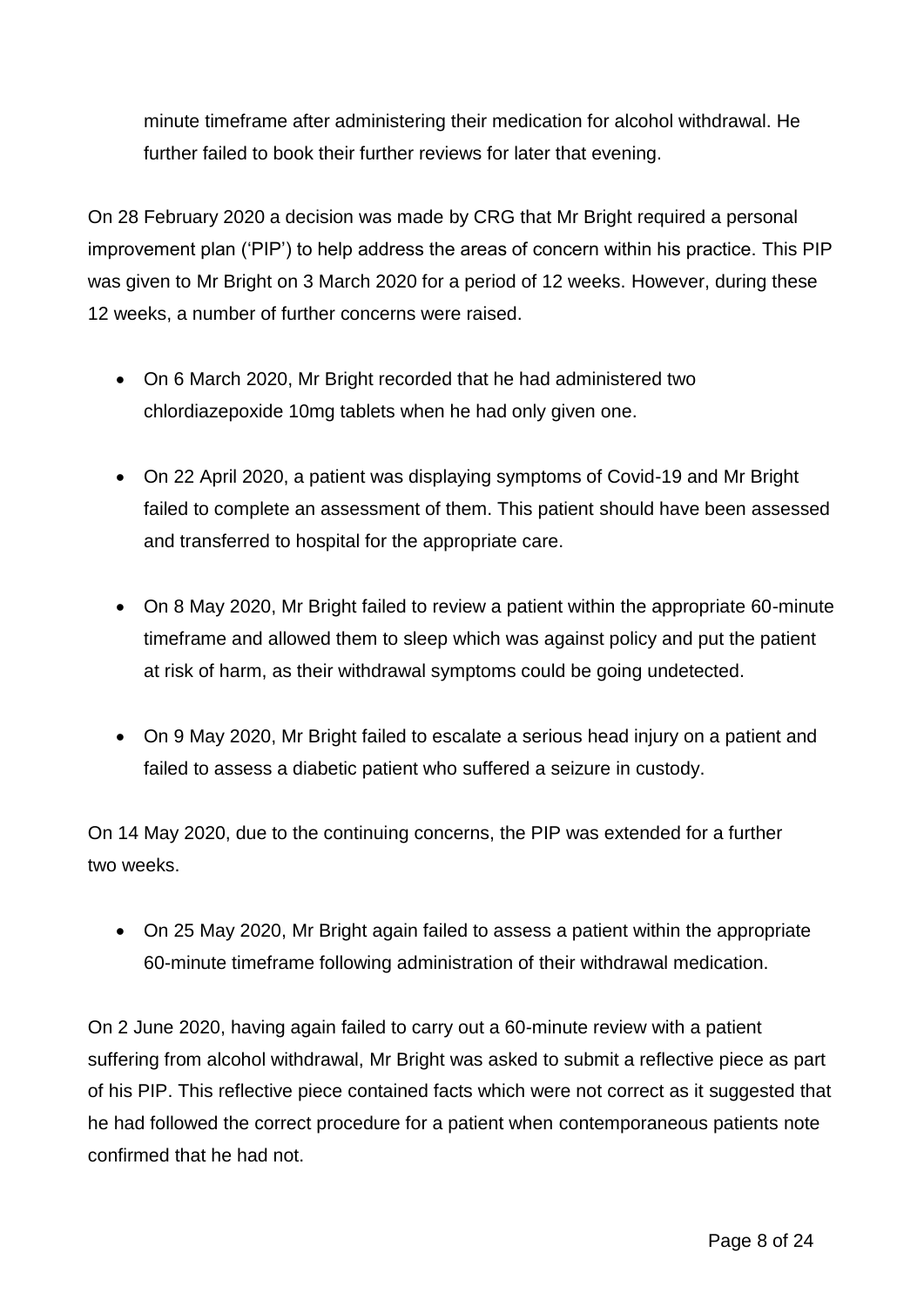### **Decision and reasons on facts**

At the outset of the meeting, the panel had regard to the completed Case Management Form (CMF) returned to the NMC by the RCN on behalf of Mr Bright. Within the CMF Mr Bright has made full admissions to charges 1, 2a, 2b, 2c, 3a, 3b, 4, 5, 6, 7, 8, 9, 10a, 10b, 11, 12a, 12b, and 13.

The panel therefore finds charges 1, 2a, 2b, 2c, 3a, 3b, 4, 5, 6, 7, 8, 9, 10a, 10b, 11, 12a, 12b, and 13 proved in their entirety, by way of Mr Bright's admissions.

### **Fitness to practise**

Having reached its determination on the facts of this case, the panel then moved on to consider whether the facts found proved amount to misconduct and, if so, whether Mr Bright's fitness to practise is currently impaired. There is no statutory definition of fitness to practise. However, the NMC has defined fitness to practise as a registrant's suitability to remain on the register unrestricted.

The panel, in reaching its decision, has recognised its statutory duty to protect the public and maintain public confidence in the profession. Further, it bore in mind that there is no burden or standard of proof at this stage and it has therefore exercised its own professional judgement.

The panel adopted a two-stage process in its consideration. First, the panel must determine whether the facts found proved amount to misconduct. Secondly, only if the facts found proved amount to misconduct, the panel must decide whether, in all the circumstances, Mr Bright's fitness to practise is currently impaired as a result of that misconduct.

### **Representations on misconduct and impairment**

In coming to its decision, the panel had regard to the case of *Roylance v GMC (No. 2)*  [2000] 1 AC 311 which defines misconduct as a 'word of general effect, involving some act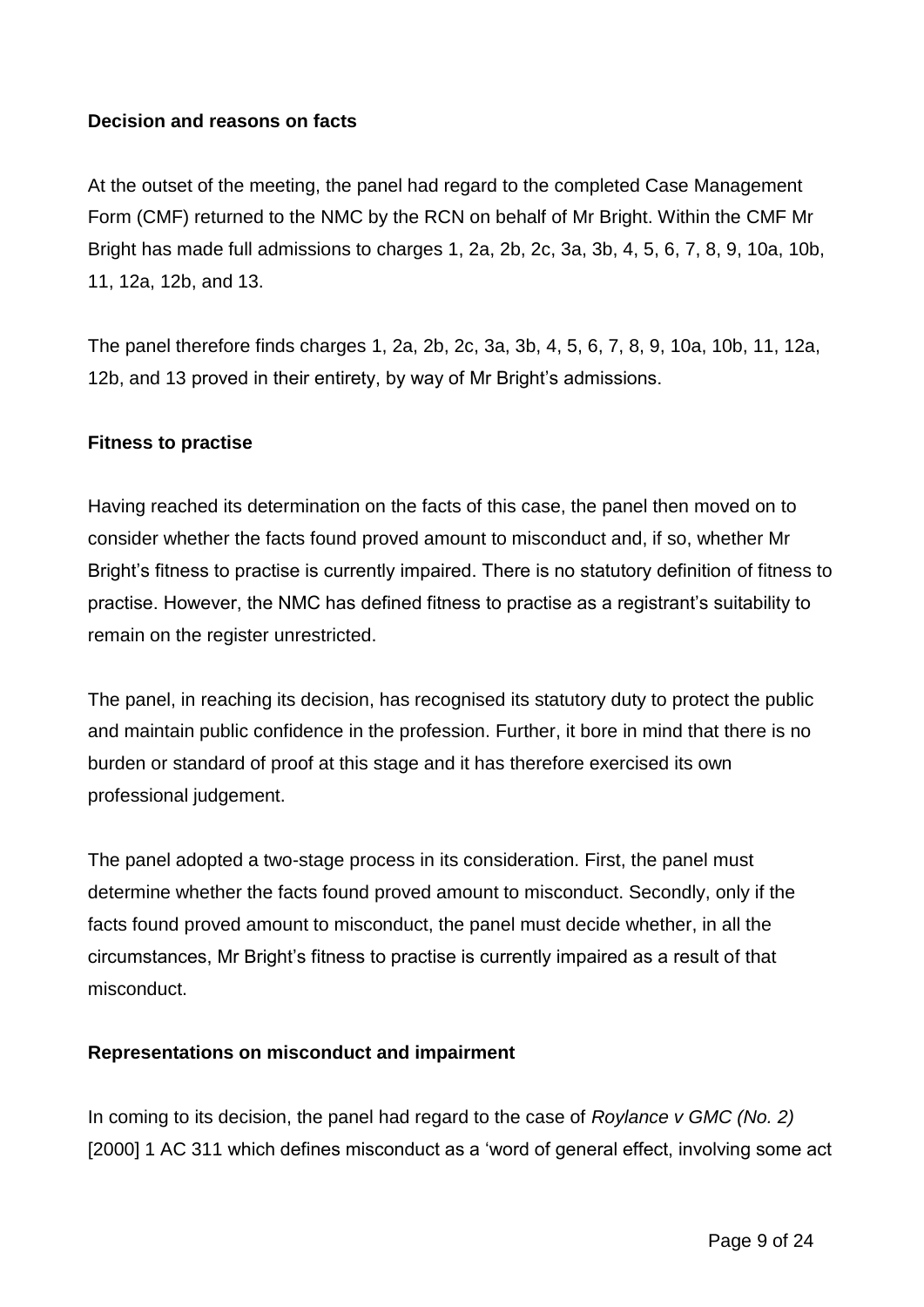or omission which falls short of what would be proper in the circumstances.' The panel was mindful that in his judgment Lord Clyde emphasised that the misconduct must be serious.

The NMC invited the panel to take the view that the facts found proved amount to misconduct. The panel had regard to the terms of 'The Code: Professional standards of practice and behaviour for nurses and midwives 2015' ('the Code') in making its decision.

The NMC identified the specific, relevant standards where Mr Bright's actions amounted to misconduct.

The NMC's written representations on misconduct state:

*'The misconduct was particularly serious in this case as it involved a vast number of errors over a prolonged period of time despite significant local support and intervention. Not only did these errors involve clinical failings in medication administration and record keeping, amongst other concerns, the Registrant provided a dishonest reflection following one such failure, and failed to support colleagues when necessary.*

*The Registrant's actions gave rise to a significant risk of harm to patients in failing to administer correct medications, properly record medication and incidents, and in failing to adequately assess and care for patients, particularly vulnerable patients that required regular checks. The Registrant's failings would be viewed as deplorable by a fellow nurse, and accordingly, must constitute misconduct.'*

On impairment, the NMC submitted that the panel should bear in mind its overarching objective to protect the public and the wider public interest. This included the need to declare and maintain proper standards and maintain public confidence in the profession and in the NMC as a regulatory body. The panel was referred to the case of *Council for Healthcare Regulatory Excellence v (1) Nursing and Midwifery Council (2) Grant [2011]* EWHC 927 (Admin).

The NMC invited the panel to find Mr Bright's fitness to practise impaired. The NMC's written representations on impairment state: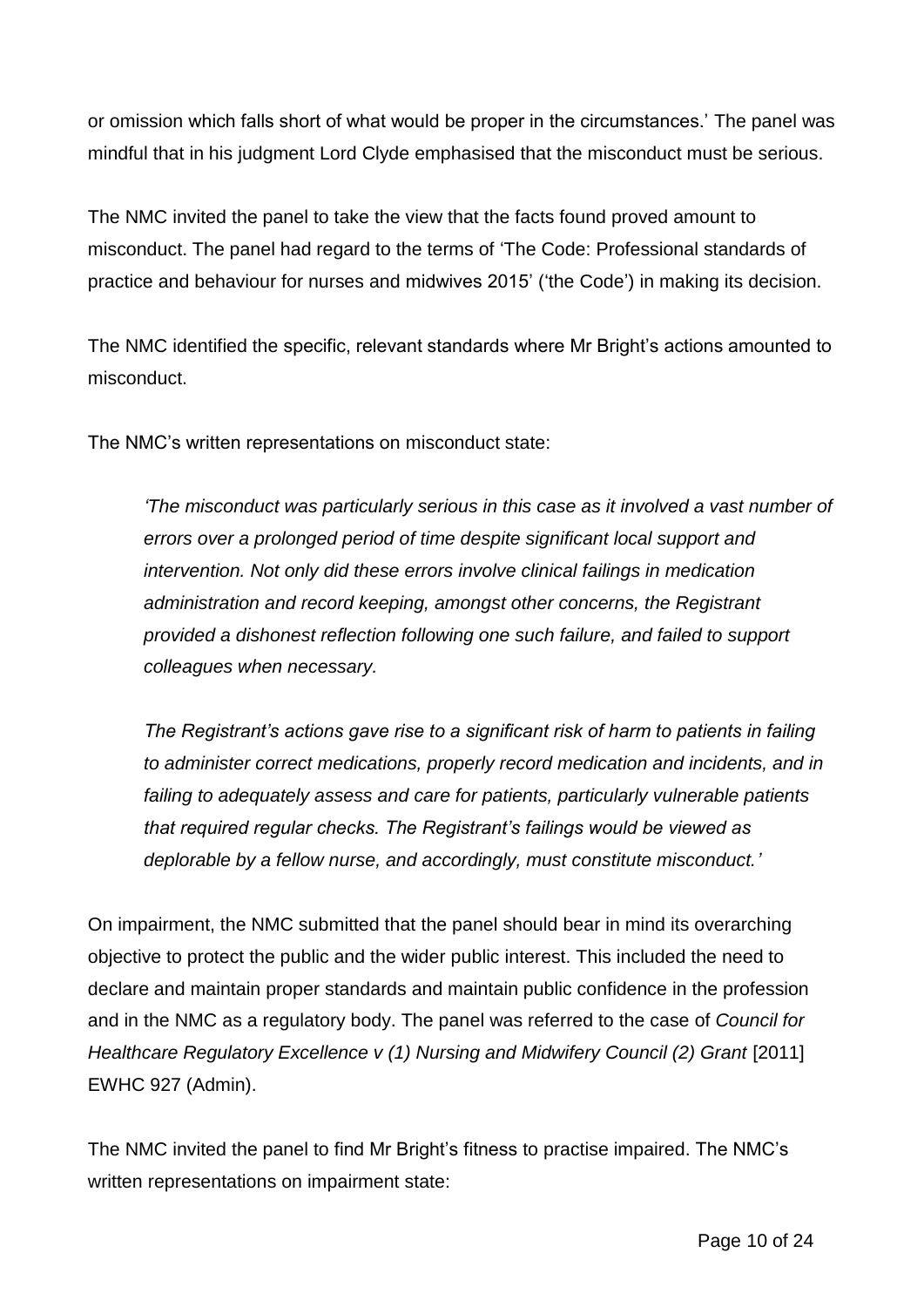*'The NMC say that all four questions are answered in the affirmative in this case. The Registrant's failure to properly assess, treat, and escalate or record the patient care gave rise to a considerable unwarranted risk of harm. Further, this, coupled with his failure to support colleagues, clearly brings the profession into disrepute, and breaches fundamental tenets of the profession. Moreover, his reflective piece, deliberately suggesting that he had carried out a review he had not, is by definition, dishonest.*

*The Registrant has requested a meeting, made full admissions to all of the charges, and though it is of course, a matter for the panel, admitted that his fitness to practise is impaired as a result. Despite these admissions, he has failed to show any notable insight or remediation to address the significant concerns raised in this case. Accordingly, it is the NMC's submission that the Registrant poses a continuing risk to the public, and that a finding of impairment is thus necessary to protect the public.*

*Moreover, a finding of impairment in the public interest in this case is essential to declare and uphold proper standards of conduct and behaviour. The failures caused by the Registrant, both serious and numerous, bring the nursing profession into disrepute. The public rightly expect nurses to demonstrate the skills and knowledge fundamental to a nursing practice, ensuring that those standards are upheld and adhered to regardless of the challenge.'*

The RCN, on behalf of Mr Bright, provided written representation on 21 March 2022. It made no specific submissions in relation to misconduct but stated:

*'The registrant has indicated that he accepts all the charges and that his practice is currently impaired.'*

The panel accepted the advice of the legal assessor which included reference to a number of relevant judgments. These included: *Nandi v General Medical Council [2004] EWHC 2317 (Admin)* and *General Medical Council v Meadow [2007] QB 462 (Admin)*.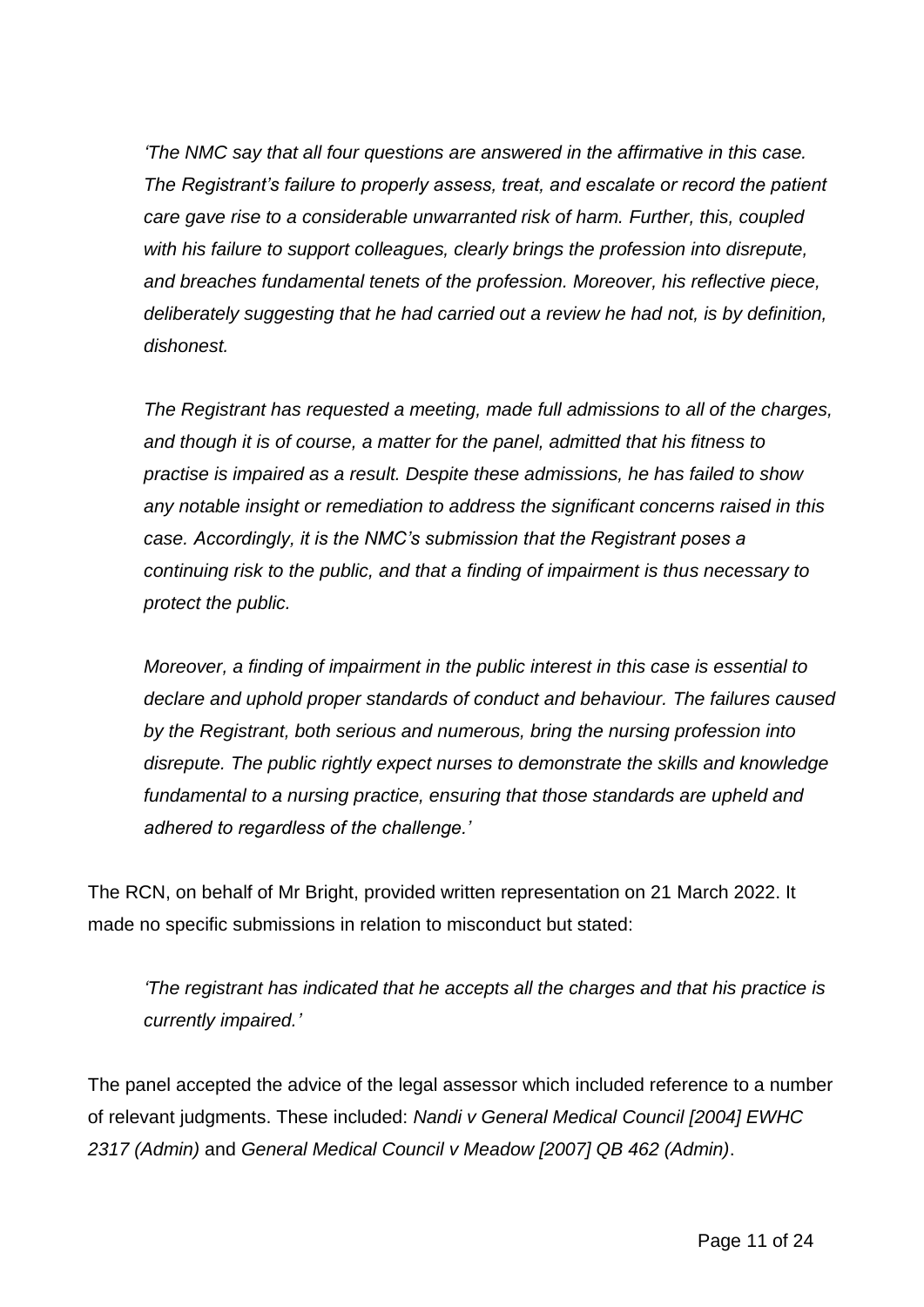### **Decision and reasons on misconduct**

When determining whether the facts found proved amount to misconduct, the panel had regard to the terms of the Code.

The panel was of the view that Mr Bright's actions did fall significantly short of the standards expected of a registered nurse, and that Mr Bright's actions amounted to a breach of the Code. Specifically:

*'8 - Work co-operatively* 

*To achieve this, you must:* 

*8.1 respect the skills, expertise and contributions of your colleagues, referring matters to them when appropriate* 

*8.2 maintain effective communication with colleagues* 

*8.5 work with colleagues to preserve the safety of those receiving care*

### *10 - Keep clear and accurate records relevant to your practice*

*This applies to the records that are relevant to your scope of practice. It includes but is not limited to patient records.* 

*To achieve this, you must:* 

*10.1 complete records at the time or as soon as possible after an event, recording if the notes are written some time after the event* 

*10.2 identify any risks or problems that have arisen and the steps taken to deal with them, so that colleagues who use the records have all the information they need*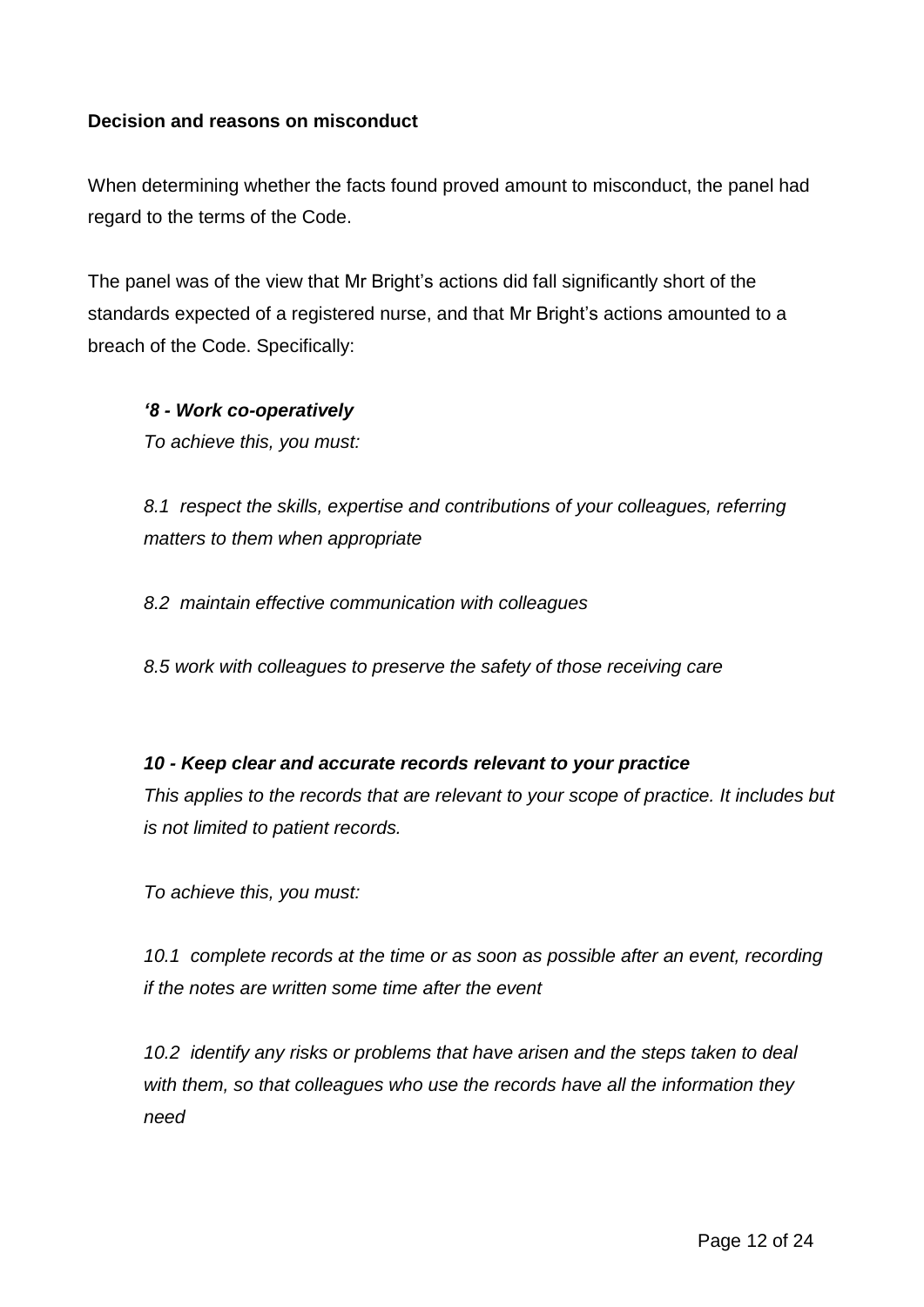# *16 - Act without delay if you believe that there is a risk to patient safety or public protection*

*To achieve this, you must:* 

*16.1 raise and, if necessary, escalate any concerns you may have about patient or public safety, or the level of care people are receiving in your workplace or any other health and care setting and use the channels available to you in line with our guidance and your local working practices* 

*16.4 acknowledge and act on all concerns raised to you, investigating, escalating or dealing with those concerns where it is appropriate for you to do so* 

*16.5 not obstruct, intimidate, victimise or in any way hinder a colleague, member of staff, person you care for or member of the public who wants to raise a concern* 

# *19 - Be aware of, and reduce as far as possible, any potential for harm associated with your practice*

*To achieve this, you must:* 

*19.1 take measures to reduce as far as possible, the likelihood of mistakes, near misses, harm and the effect of harm if it takes place* 

# *20 - Uphold the reputation of your profession at all times*

*To achieve this, you must:* 

*20.1 keep to and uphold the standards and values set out in the Code* 

*20.2 act with honesty and integrity at all times …* 

*20.3 be aware at all times of how your behaviour can affect and influence the behaviour of other people*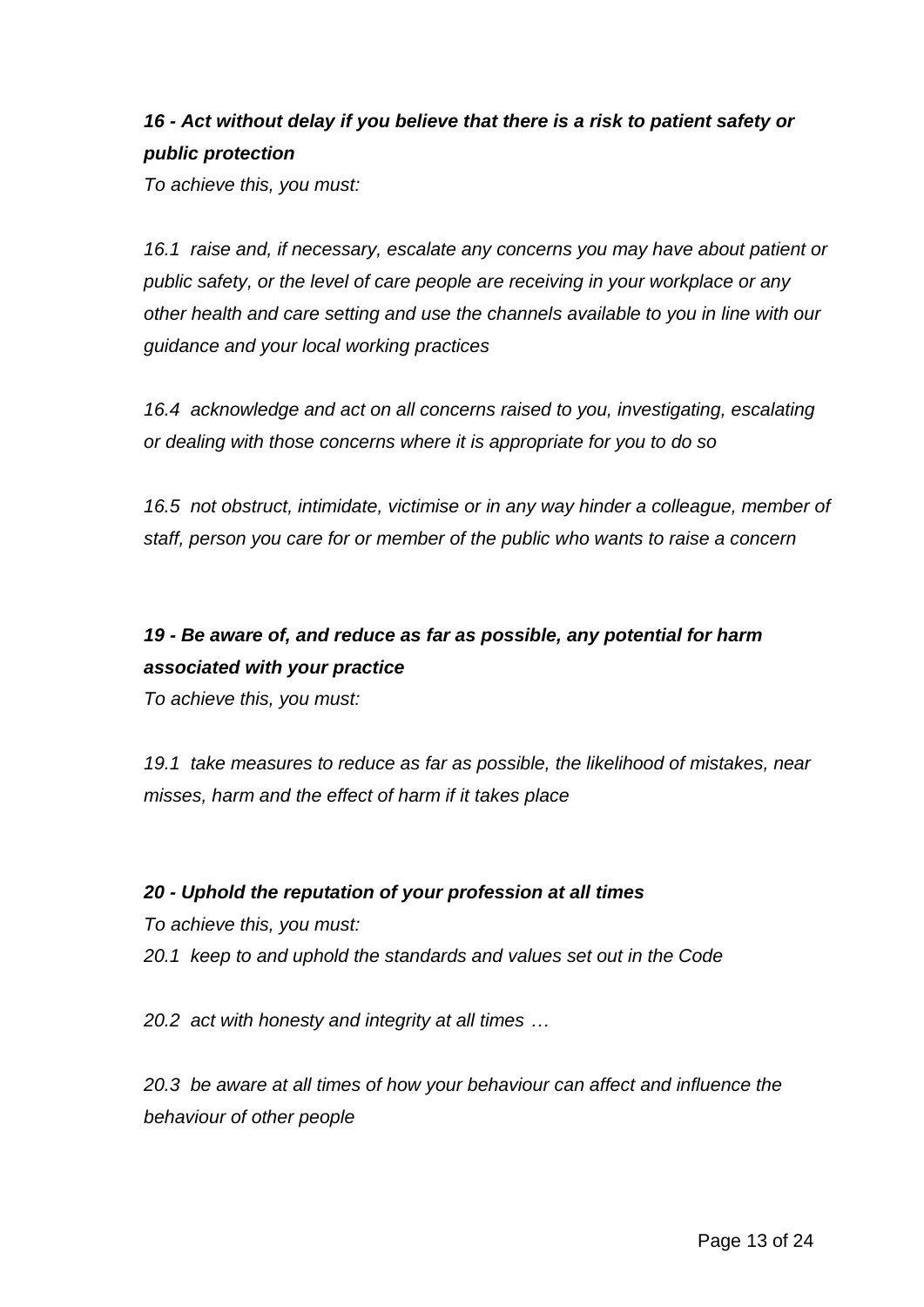The panel appreciated that breaches of the Code do not automatically result in a finding of misconduct. However, the panel bore in mind that nurses have a responsibility to provide safe and effective care to vulnerable patients. The panel determined that Mr Bright's failings and dishonesty amounted to misconduct.

The panel considered that Mr Bright's failings, which included dishonesty, demonstrated a significant departure from the standards expected of a registered nurse. The panel noted that there were significant number of errors over a lengthy period of time in two clinical settings. Mr Bright's clinical failings included: medication administration; record keeping, adequate assessment and care of patients, including vulnerable patients who required regular checks; and a dishonest reflection. Mr Bright had also failed to support junior colleagues on two separate occasions.

Mr Bright's misconduct, his failure to communicate with colleagues and work as a member of a team was serious and had caused a significant risk of harm to vulnerable patients under his care. Mr Bright had also caused a significant risk of harm to his colleague when he instructed Colleague B, a member of administrative staff, to drive Patient D to A&E when the patient showed signs of having suffered a stroke. The panel noted a pattern of behaviour whereby Mr Bright placed responsibilities that should have been his own upon the shoulders of others. For example, he told the Clinical Lead at CRG Medical that he needed her to "*keep at him"* in order to make sure he fulfilled the requirements of the role. The panel considered that this suggested a possible attitudinal issue that impacted on his ability to practise effectively.

The panel also noted that Mr Bright was supported in the two clinical settings and had a myriad of opportunities to recognise his failings in the Group and particularly in the Suite in the CRG. However, despite the number of opportunities given to Mr Bright, he had not changed his practice or learnt from his errors but had made more errors and acted dishonestly when completing his reflection. The panel was of the view that this further demonstrated that Mr Bright had an attitudinal issue.

The panel found that Mr Bright's actions did fall seriously short of the conduct and standards expected of a nurse and amounted to misconduct. The panel was of the view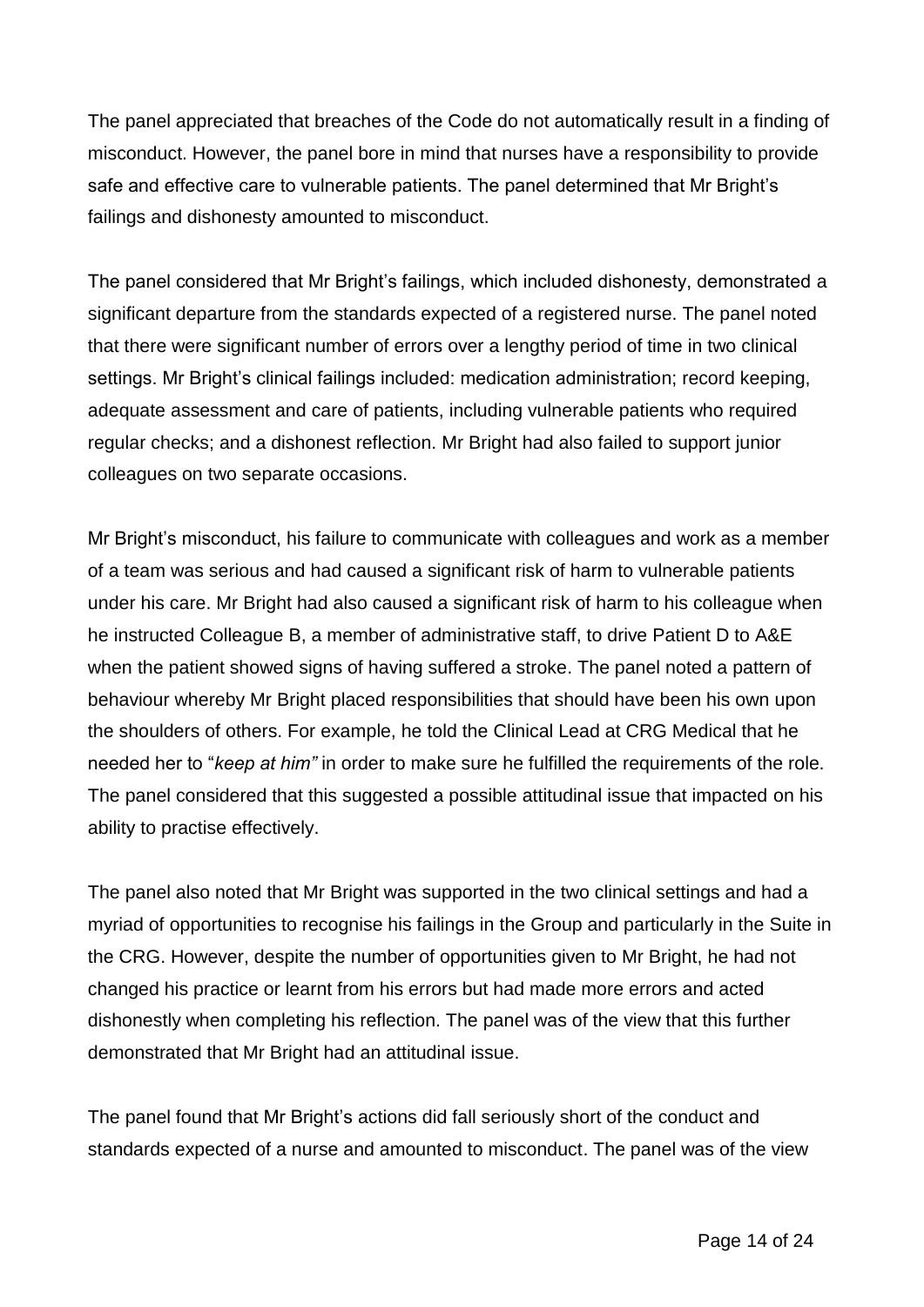that Mr Bright's failings would be viewed as deplorable by fellow nurses, and accordingly, must constitute misconduct.

### **Decision and reasons on impairment**

The panel next went on to decide if as a result of the misconduct, Mr Bright's fitness to practise is currently impaired.

Nurses occupy a position of privilege and trust in society and are expected at all times to be professional and to maintain professional boundaries. Patients and their families must be able to trust nurses with their lives and the lives of their loved ones. To justify that trust, nurses must be honest and open and act with integrity. They must make sure that their conduct at all times justifies both their patients' and the public's trust in the profession.

In this regard the panel considered the judgment of Mrs Justice Cox in the case of *CHRE v NMC and Grant* in reaching its decision. In paragraph 74, she said:

*'In determining whether a practitioner's fitness to practise is impaired by reason of misconduct, the relevant panel should generally consider not only whether the practitioner continues to present a risk to members of the public in his or her current role, but also whether the need to uphold proper professional standards and public confidence in the profession would be undermined if a finding of impairment were not made in the particular circumstances.'*

In paragraph 76, Mrs Justice Cox referred to Dame Janet Smith's "test" which reads as follows:

*'Do our findings of fact in respect of the doctor's misconduct, deficient professional performance, adverse health, conviction, caution, or determination show that his/her fitness to practise is impaired in the sense that s/he:*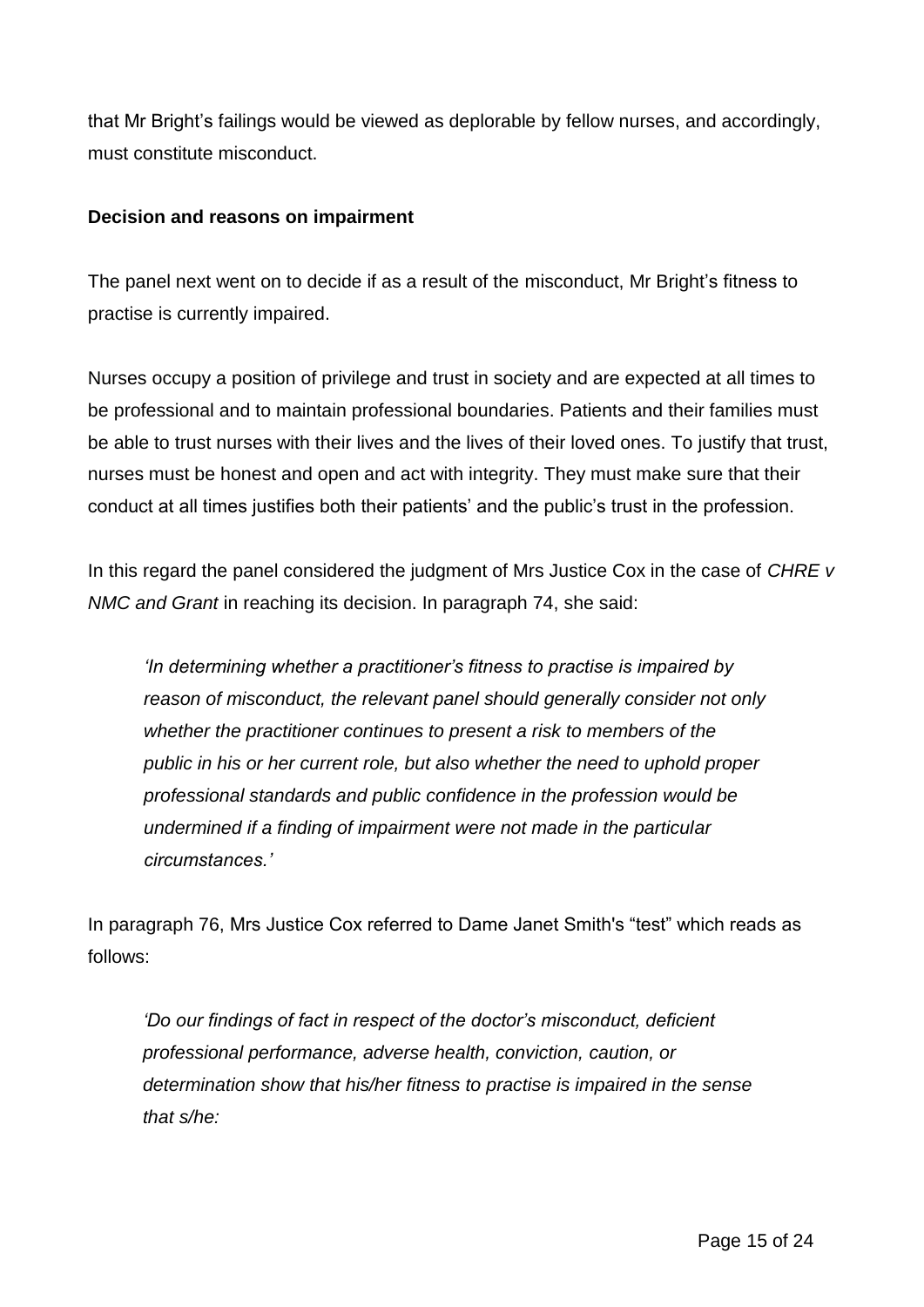- *a) has in the past acted and/or is liable in the future to act so as to put a patient or patients at unwarranted risk of harm; and/or*
- *b) has in the past brought and/or is liable in the future to bring the medical profession into disrepute; and/or*
- *c) has in the past breached and/or is liable in the future to breach one of the fundamental tenets of the medical profession; and/or*
- *d) has in the past acted dishonestly and/or is liable to act dishonestly in the future.'*

The panel determined that all four limbs of the Grant test were engaged in this case.

The panel has found that vulnerable patients were at a real risk of harm as a result of Mr Bright's misconduct. Further, having found multiple breaches of the Code and dishonesty, the panel determined that Mr Bright's misconduct had breached fundamental tenets of the nursing profession and therefore brought its reputation into disrepute. All of these factors show why at the time of the charges Mr Bright was impaired. The panel was satisfied that confidence in the nursing profession would be undermined if its regulator did not find Mr Bright's failures and omissions to constitute impairment and the charges relating to dishonesty as serious.

Mr Bright made full admissions to the charges and admitted that his fitness to practice is impaired. The panel took into account Mr Bright's reflection to the NMC, which included personal and family issue and a health update. The reflection also stated:

# *'*[PRIVATE].

*I reiterate my utmost and heartfelt apology to the service users and to those colleagues at the time who were affected, I have never intentionally throughout my nursing career ever set out to cause any harm, upset, or detriment to any service user for whom I have a duty of care for, I personally endeavour to formulate a*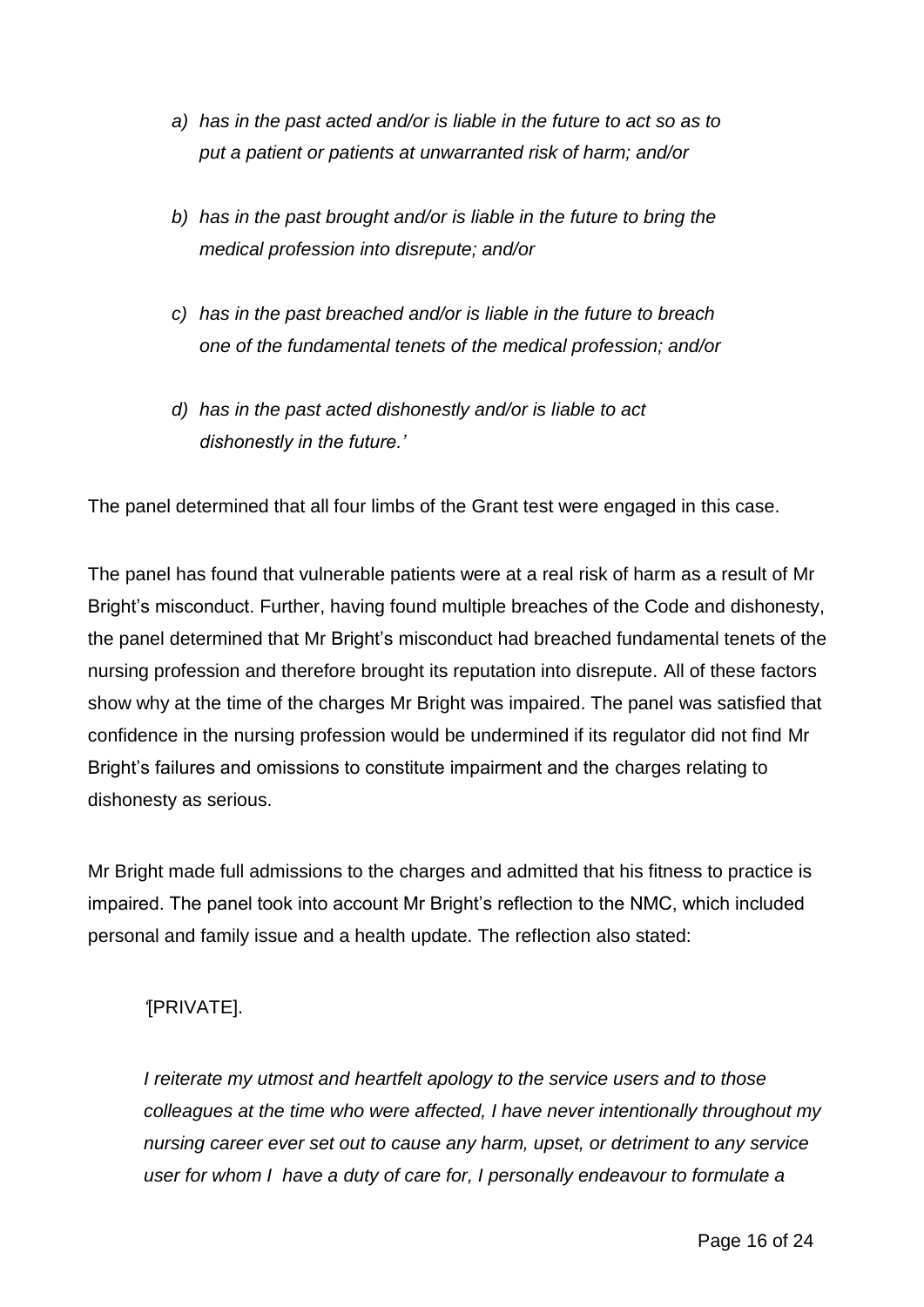*relationship based on trust and candour, I always adhere to codes of practice as laid down by the NMC and keep myself up to date with self learning and employer provided courses.*

[PRIVATE].

[PRIVATE].

The panel was of the view that Mr Bright's reflection demonstrated genuine remorse and a developing insight into the impact his actions could have had on patients and colleagues. However, it was of the view that it did not properly address any of the specific concerns identified in his practise, nor did it explore the reasons behind his dishonest reflective piece. Therefore, the panel could not be satisfied that Mr Bright fully understands and appreciates the seriousness of his dishonesty and failure to act appropriately.

The panel noted that Mr Bright has indicated that he does not intend to return to the nursing profession as he had applied for a Voluntary Removal (VR), which has been recently refused by the NMC.

In considering whether Mr Bright has strengthened his nursing practice, the panel noted that that it did not have any information before it to assess this. It noted that Mr Bright had not been practising as a registered nurse since 2019 and has not had the opportunity to demonstrate remediation. However, the panel was of the view that evidence of testimonials, supportive statements, Mr Bright's training record or CPD could have been provided as evidence to demonstrate that he is strengthening his practice. The panel was of the view that Mr Bright's misconduct is potentially remediable. However, it acknowledged that dishonesty and attitudinal issues are often more difficult to remediate than clinical concerns.

The panel noted that there were a significant number of errors over a lengthy period of time in two clinical settings. Mr Bright was supported by both of his employers and was provided the opportunity to strengthen his practice and learn from his errors. Mr Bright had the opportunity to learn from his mistakes he made in the House when he moved to the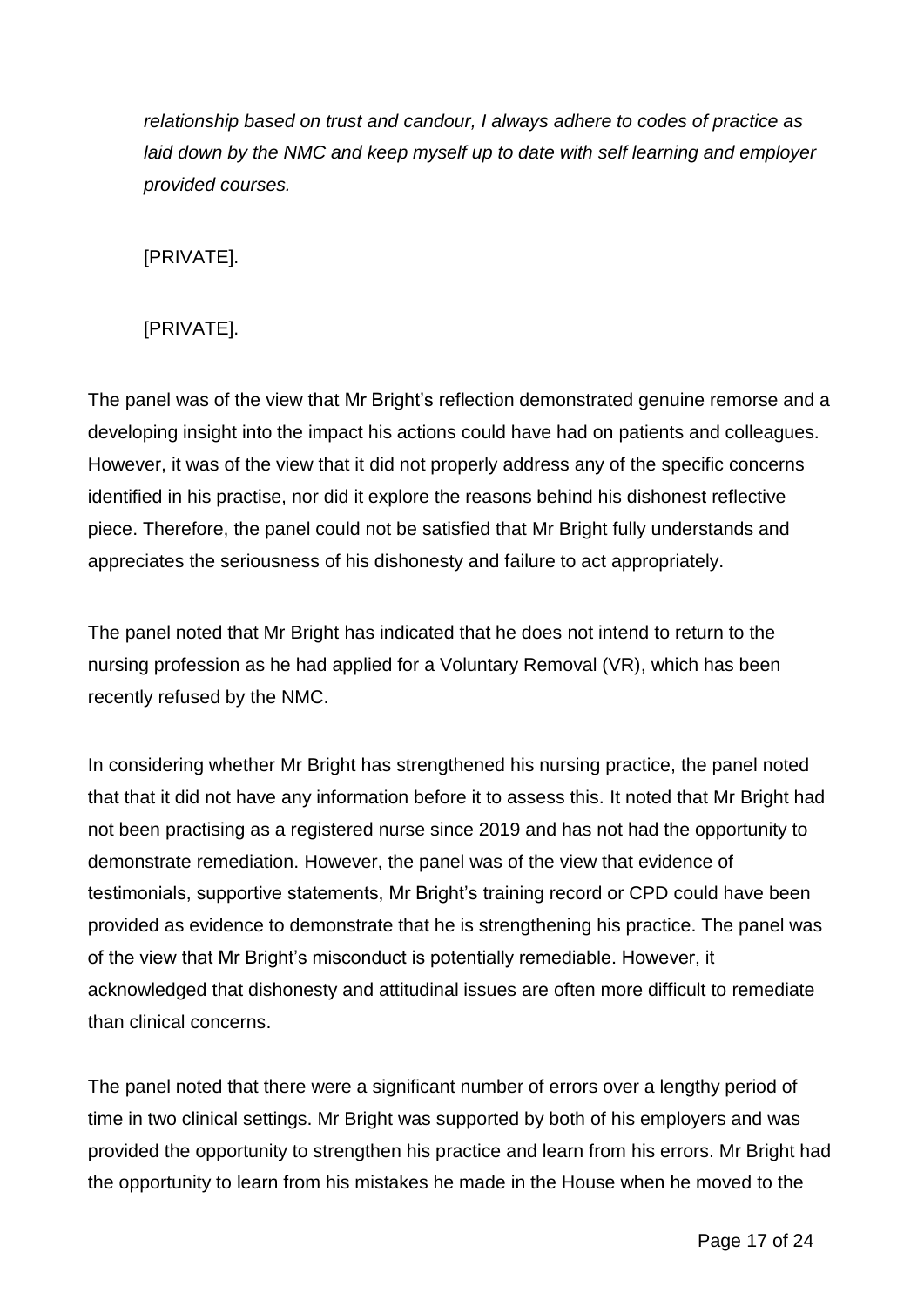CRG. However, he did not. In the absence of any evidence of remediation and a limited insight into his failings, the panel considered that there remains a risk of repetition of Mr Bright's failings and dishonesty and, therefore, a risk of unwarranted harm to patients in his care, should adequate safeguards not be imposed on his nursing practice. Therefore, the panel decided that a finding of impairment is necessary on the grounds of public protection.

The panel bore in mind that the overarching objectives of the NMC are to protect, promote and maintain the health safety and well-being of the public and patients, and to uphold and protect the wider public interest, which includes promoting and maintaining public confidence in the nursing and midwifery professions and upholding the proper professional standards for members of those professions.

The panel considered there to be a public interest in the circumstances of this case. The panel found that the charges found proved are serious and include dishonesty. It was of the view that a fully informed member of the public would be concerned by its findings on facts and misconduct. The panel concluded that public confidence in the nursing profession would be undermined if a finding of impairment was not made in this case. Therefore, the panel determined that a finding of impairment on public interest grounds was also required.

Having regard to all of the above, the panel was satisfied that Mr Bright's fitness to practise is currently impaired.

# **Sanction**

The panel has considered this case very carefully and has decided to make a suspension order for a period of six months. The effect of this order is that the NMC register will show that Mr Bright's registration has been suspended.

In reaching this decision, the panel has had regard to all the evidence that has been adduced in this case and had careful regard to the Sanctions Guidance (SG) published by the NMC. The panel accepted the advice of the legal assessor.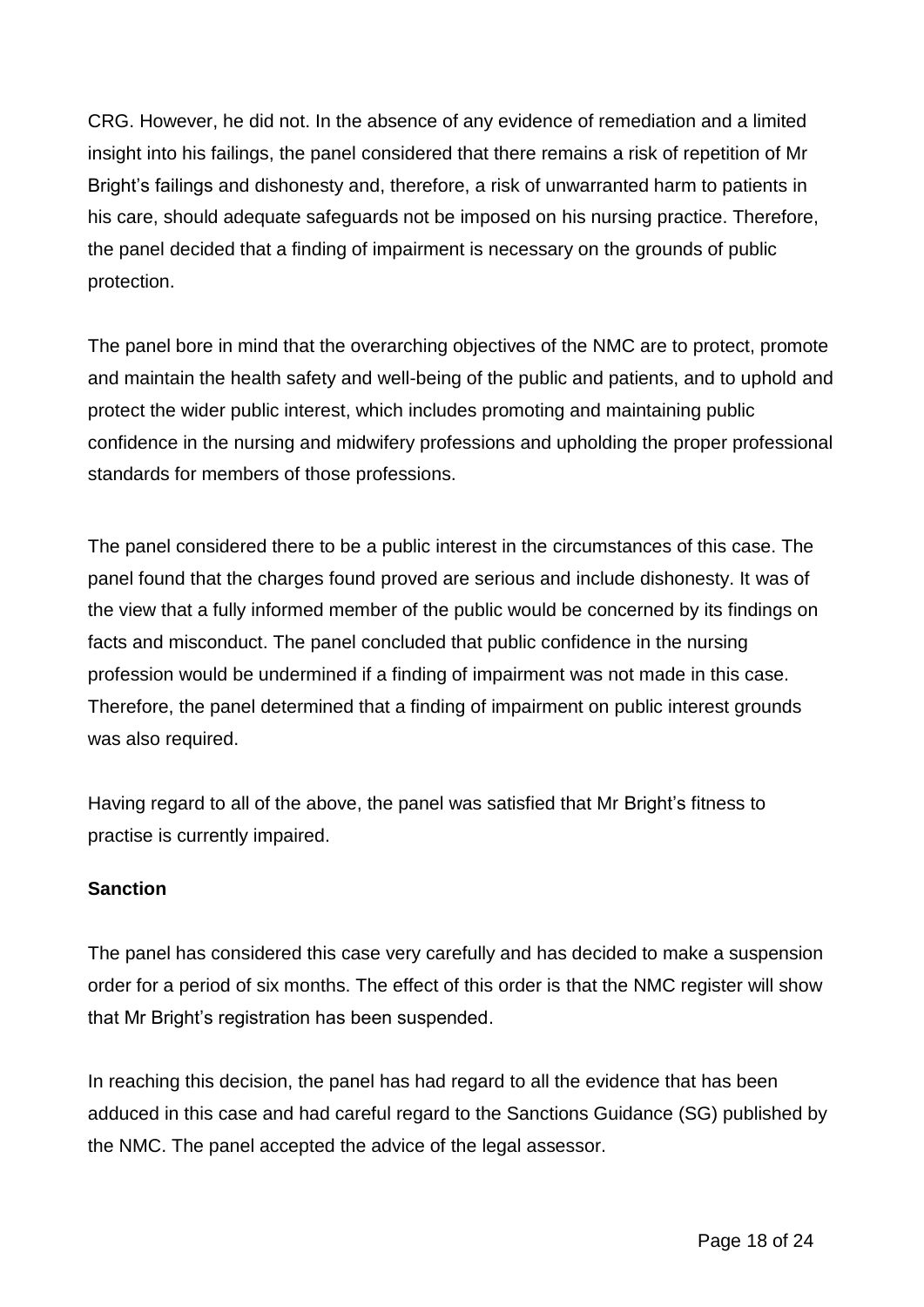### **Representations on sanction**

The panel noted that in the Notice of Meeting, dated 19 January 2022, the NMC had advised Mr Bright that it would seek the imposition of a suspension order for a period of six months if it found Mr Bright's fitness to practise currently impaired.

The panel also bore in mind the RCN's written representation on 21 March 2022:

*'We request the panel consider making a finding of impairment but issuing no order and allow the registrant's pin to lapse. This would bring proceedings to a close, prevent the costly and resource consuming work entailed in prolonging such proceedings and would mark the wrongdoing thus serving the public interest. The public risk would be reduced by his pin having lapsed, any attempts to re-join the register would be protected by the outcome of the hearing and evidence of his declaration, all available to the registrar.*

*[…]*

If the panel is not minded to consider a natural lapse we merely suggest that a *conditions of practice order would seem inappropriate given the circumstances and consideration should always be given to whether the charges reach the threshold of a striking off order.'*

### **Decision and reasons on sanction**

Having found Mr Bright's fitness to practise currently impaired, the panel went on to consider what sanction, if any, it should impose in this case. The panel has borne in mind that any sanction imposed must be appropriate and proportionate and, although not intended to be punitive in its effect, may have such consequences. The panel had careful regard to the SG. The decision on sanction is a matter for the panel independently exercising its own judgement.

The panel took into account the following aggravating features: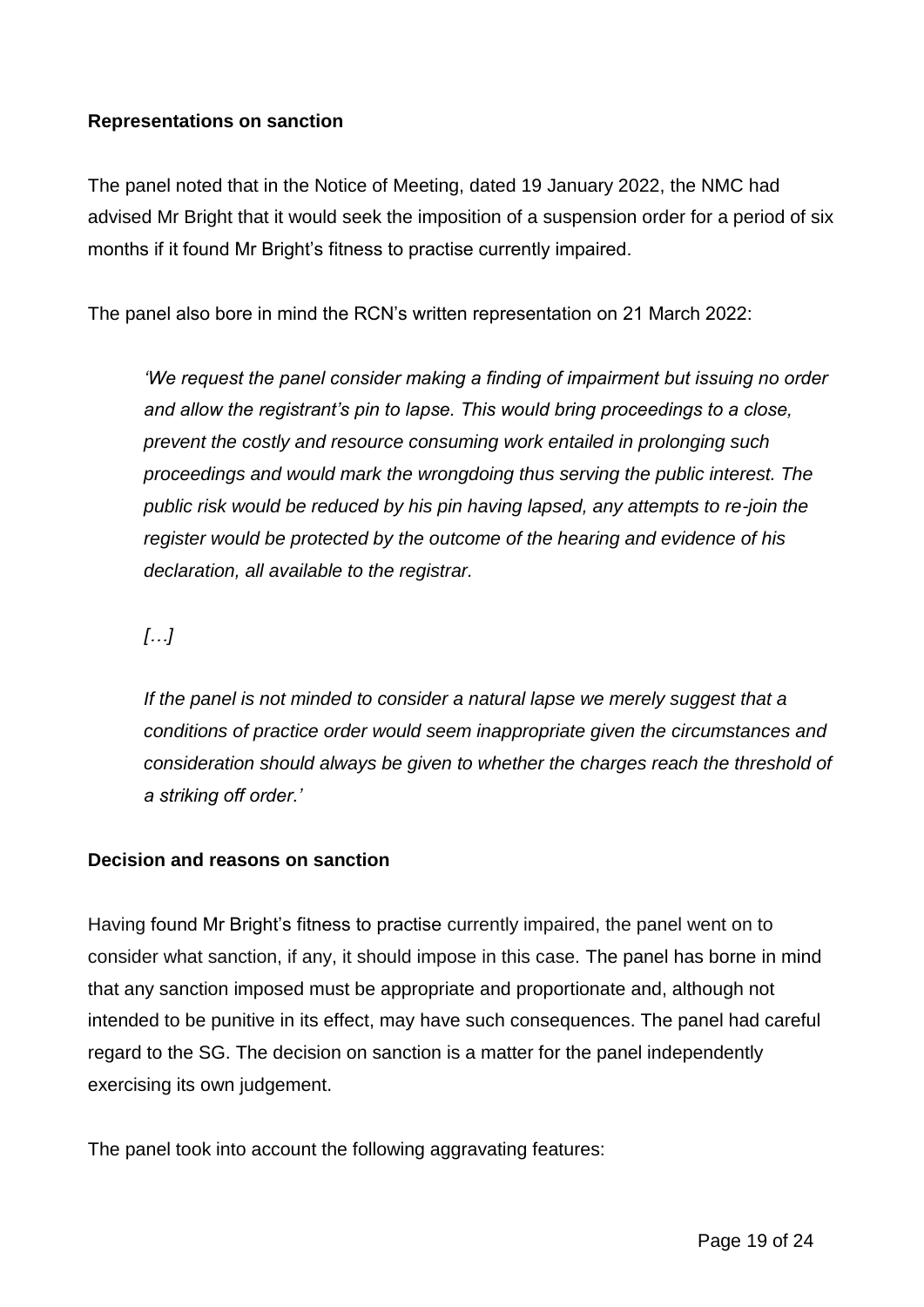- A pattern of misconduct over a period of time while employed consecutively at two organisations.
- Conduct which put vulnerable patients at significant risk of suffering harm.
- Failure to remediate or attempt to remediate despite being given significant support within the workplace.

The panel also took into account the following mitigating features:

- Comprehensive admissions to the charges.
- Some insight into his misconduct.
- Genuine remorse.
- Personal mitigation including family and personal issues.

The panel considered the NMC's guidance on dishonesty. In light of the circumstances, the panel determined that Mr Bright's dishonest conduct was at the lower end of the spectrum as it was a single incident of dishonesty and could be described as opportunistic.

The panel first considered whether to take no action.

The panel took into account the RCN's written representation on 21 March 2022:

# *'*[PRIVATE].

*[…] The registrant is no longer working in healthcare and has communicated that he has no desire to return to nursing practice, his renewal is due in June 2022.'*

The panel considered the representations from the RCN which had requested that no order be made, and Mr Bright's PIN be allowed to lapse. However, it considered that this would not adequately uphold proper professional standards. Further, the panel had no way of guaranteeing that Mr Bright would not return to practice if an order was not made and considered that such a course of action would not adequately protect the public.

It then considered the imposition of a caution order but again determined that, due to the seriousness of the case, and the public protection issues identified, an order that does not restrict Mr Bright's practice would not be appropriate in the circumstances. The SG states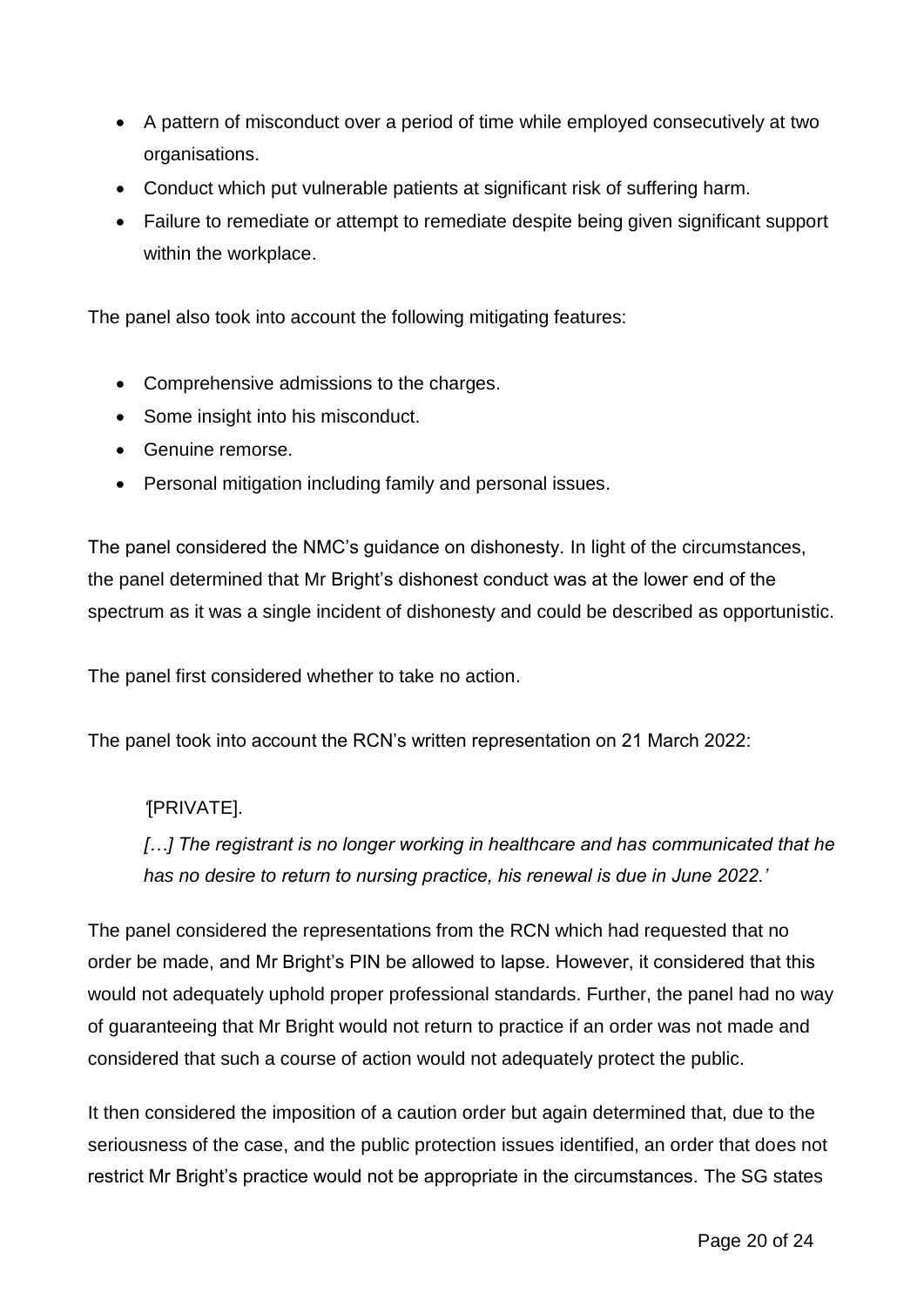that a caution order may be appropriate where '*the case is at the lower end of the spectrum of impaired fitness to practise and the panel wishes to mark that the behaviour was unacceptable and must not happen again.'* The panel considered that Mr Bright's misconduct was not at the lower end of the spectrum and that a caution order would be inappropriate in view of the issues identified. The panel decided that it would be neither proportionate nor in the public interest to impose a caution order.

The panel next considered whether placing conditions of practice on Mr Bright's registration would be a sufficient and appropriate response. The panel is mindful that any conditions imposed must be proportionate, measurable, and workable.

The panel is of the view that there are no practical or workable conditions that could be formulated at this stage, given the nature of the findings and all the circumstances in this case. The panel noted that Mr Bright had some developing insight into his misconduct but was of the view that this was not sufficient. There was no evidence of any remediation by Mr Bright. The panel determined that Mr Bright was an experienced nurse and that his misconduct breached basic fundamental tenets of the nursing profession. While in theory Mr Bright's misconduct involved, in the main, areas of professional practice that could be addressed with conditions, he had not demonstrated that he was able to respond positively to retraining or supervision. Mr Bright had previously been given two opportunities to respond to the support he was given by his employers. However, at both the CRG and the House, he did not respond effectively or show a willingness to respond. Further, Mr Bright's misconduct included dishonest conduct which would be difficult to remediate. Therefore, the panel concluded that the placing of conditions on Mr Bright's registration would not adequately address the seriousness of this case. A conditions of practice order would not protect the public, nor would it satisfy the public interest considerations.

The panel then went on to consider whether a suspension order would be an appropriate sanction. The SG states that suspension order may be appropriate where some of the following factors are apparent:

 The seriousness of the misconduct requires a temporary removal from the NMC Register.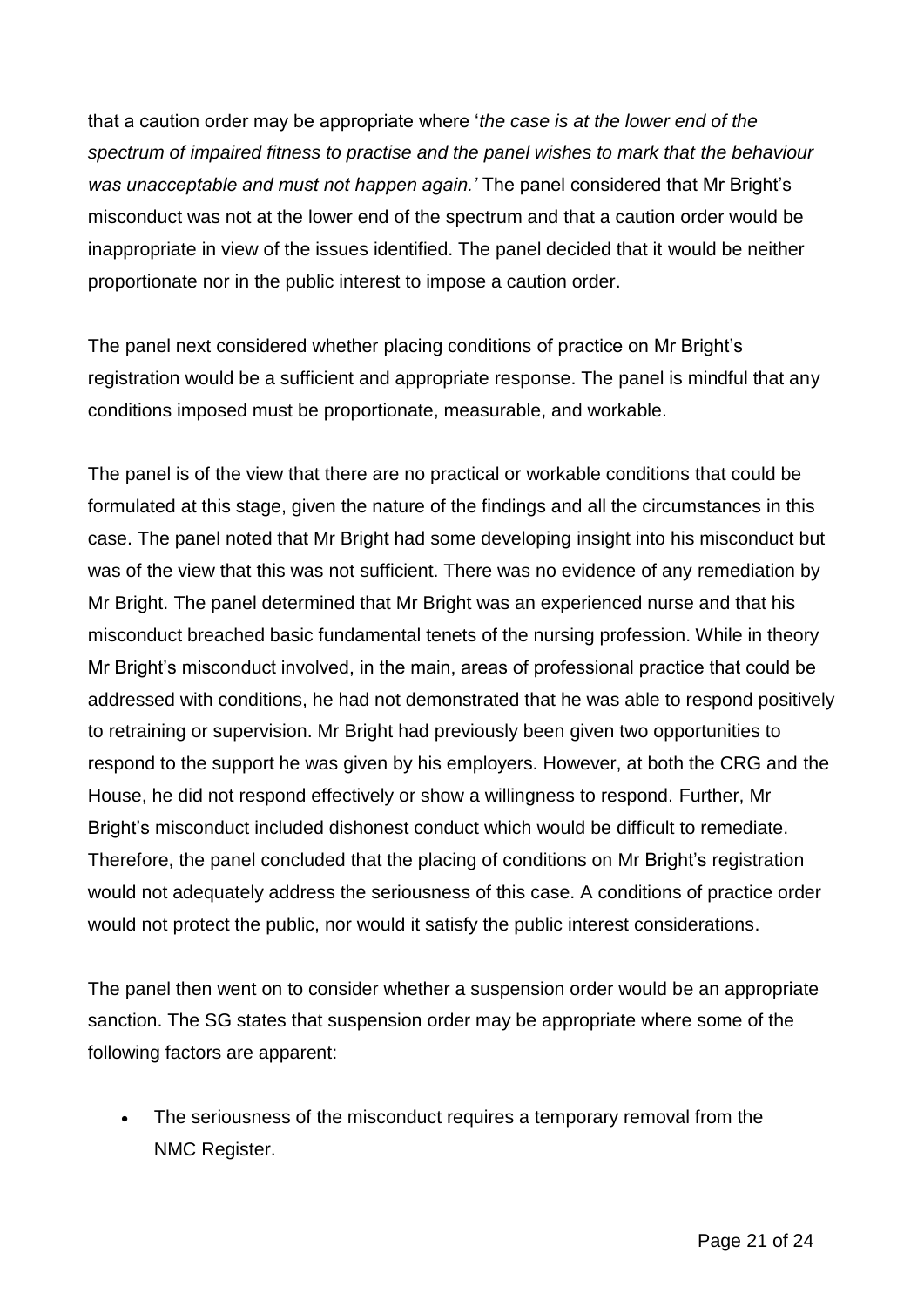The panel considered whether the seriousness of this case could be addressed by temporary removal from the register and whether a period of suspension would be sufficient to protect patients and satisfy the wider public interest concerns. When considering seriousness, the panel took into account the extent of the departure from the standards to be expected of a registered nurse and the risk of harm to the public interest caused by that departure. It had already concluded that the level of dishonest conduct was at the lower end of the spectrum in that it was a one-off incident which appeared to be spontaneous. The panel, therefore, considered that the public interest considerations can be satisfied by a less severe outcome than permanent removal from the NMC register while at the same time sending to the public and the profession a clear message about the standard of behaviour required of a registered nurse. The panel was satisfied that in this case, the misconduct was not fundamentally incompatible with remaining on the register.

It did go on to consider whether a striking-off order would be proportionate but, taking account of all the information before it, and of the mitigation provided, the panel concluded that it would be disproportionate. Whilst the panel acknowledges that a suspension may have a punitive effect, it would be unduly punitive in Mr Bright's case to impose a strikingoff order. The panel decided that Mr Bright should be afforded the opportunity to demonstrate insight, remorse, and remediation into his misconduct. Therefore, the panel concluded that a striking-off order was not necessary in Mr Bright's case, at this stage.

Balancing all of these factors the panel has concluded that a suspension order would be the appropriate and proportionate sanction and would mark the seriousness of the misconduct. The panel considered that this order is necessary to mark the importance of maintaining public confidence in the profession, and to send to the public and the profession a clear message about the standard of behaviour required of a registered nurse.

The panel determined that a suspension order for a period of six months was appropriate in this case to mark the seriousness of the misconduct.

At the end of the period of suspension, another panel will review the order. At the review hearing the panel may revoke the order, or it may confirm the order, or it may replace the order with another order.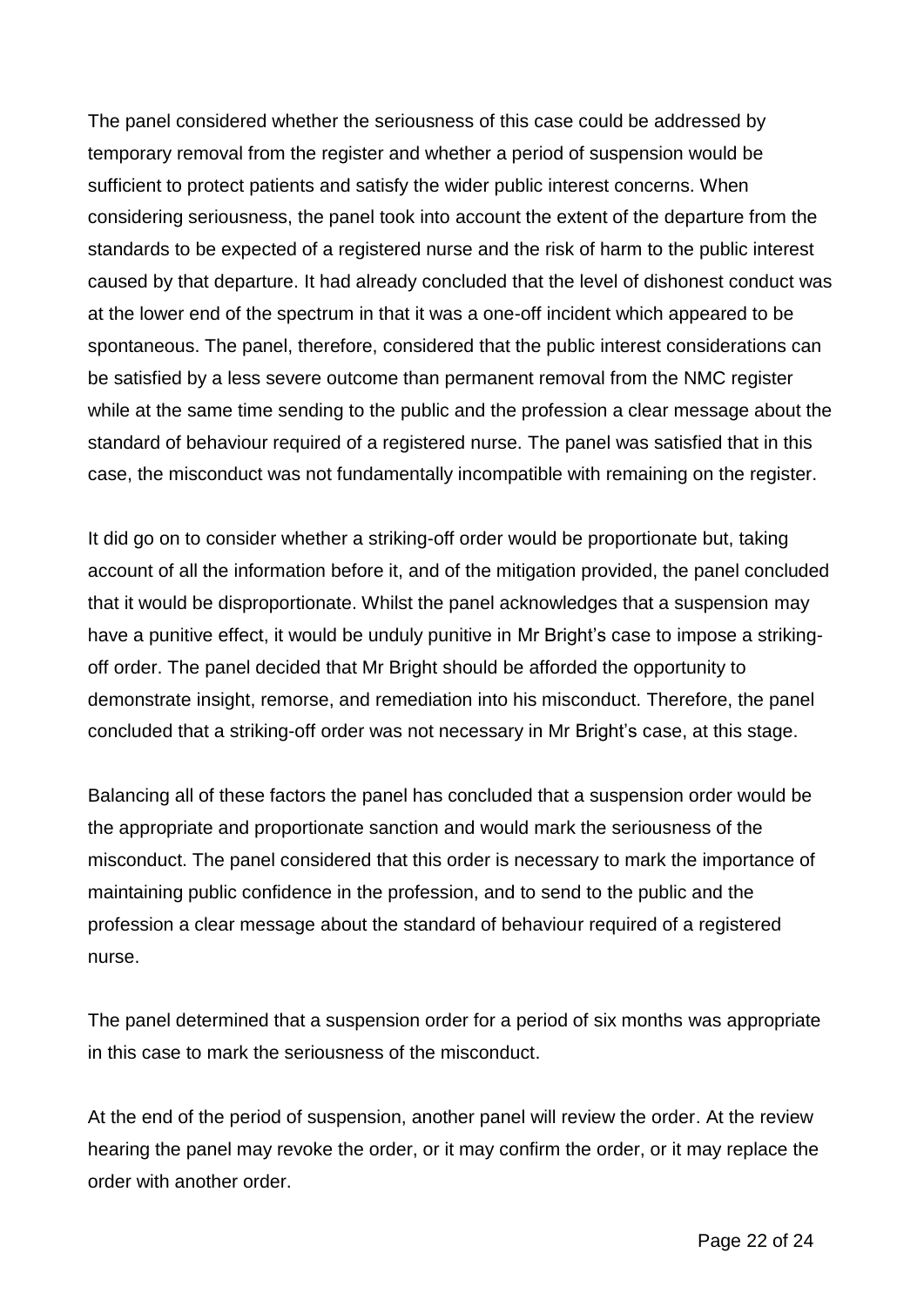Any future panel reviewing this case would be assisted by:

- Mr Bright's full engagement with the NMC in the future;
- Attendance at any future hearing;
- A clear statement on whether Mr Bright has renewed his PIN registration, or whether it had lapsed in June 2022;
- A clear statement from Mr Bright's about whether he intends to return to the nursing profession or otherwise.

If Mr Bright does intend to return to the nursing profession a reviewing panel would be assisted by:

- Evidence of a reflective piece:
- Evidence of CPD:
- Evidence of any up-to-date training, specifically addressing the concerns in this case;
- Evidence of relevant testimonial and/or character testimonials from Mr Bright's current employer, whether in paid or unpaid employment. This must have particular regard to his failings found proved.

This will be confirmed to Mr Bright in writing.

### **Interim order**

As the suspension order cannot take effect until the end of the 28-day appeal period, the panel has considered whether an interim order is required in the specific circumstances of this case. It may only make an interim order if it is satisfied that it is necessary for the protection of the public, is otherwise in the public interest or in Mr Bright's own interest until the suspension sanction takes effect. The panel heard and accepted the advice of the legal assessor.

### **Representations on interim order**